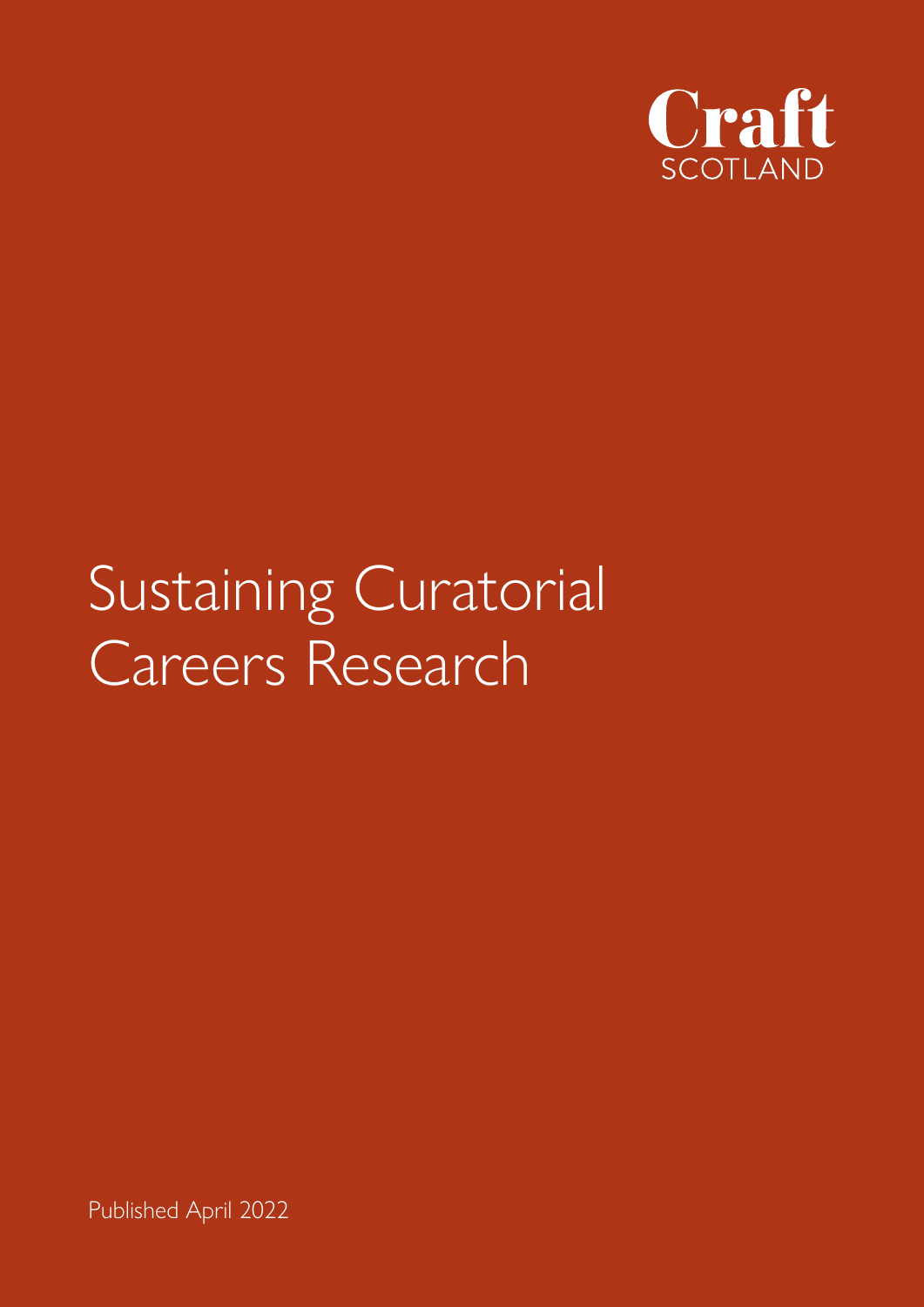# **Contents**

| 1. Introduction                                                         | <sub>p</sub> 3 |
|-------------------------------------------------------------------------|----------------|
| 2. Research Aims                                                        | <sub>D</sub> 4 |
| 3. Setting the Scene                                                    | p5             |
| 4. An Infrastructure to Flourish Within                                 | p10            |
| 5. Professionalisation of the Independent Curatorial Sector             | p13            |
| 6. New Movements in Craft Curation – Case Studies                       | p16            |
| Case Study A: Norwegian Crafts - Opportunities for Independent Curators | p17            |
| Case Study B: The Center for Craft Curatorial Fellowship                | p22            |
| Case Study C: The Cubitt Curatorial Fellowship                          | p27            |
| Endnotes                                                                | p31            |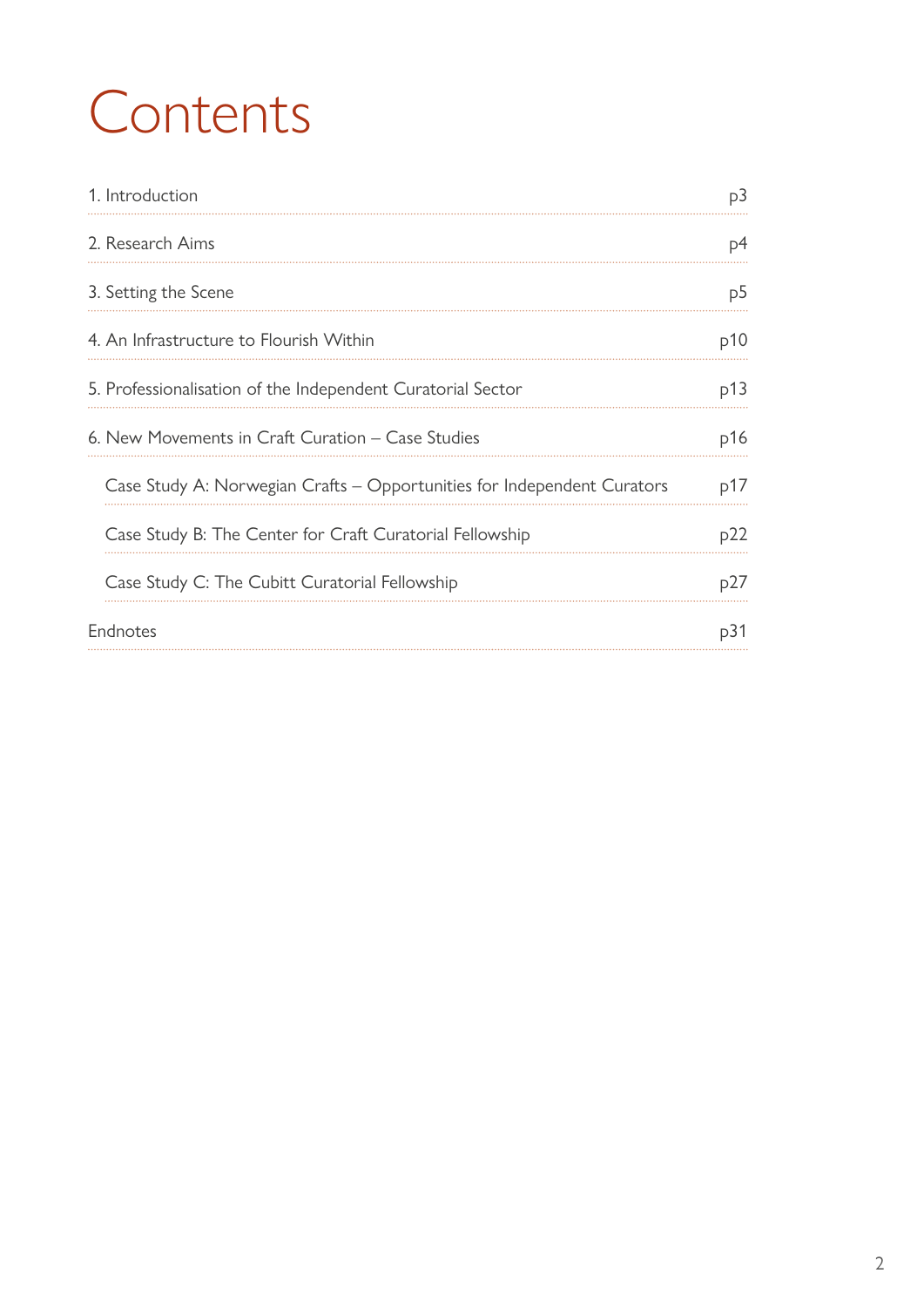# <span id="page-2-0"></span>1. Introduction

This research project by Dr Stacey Hunter was commissioned by Craft Scotland to better understand how independent craft curators can be supported in their vital role within the craft ecosystem. It provides examples of best practice and fresh ideas that expand on the role of the craft curator and identifies UK and international models of support which have helped to create curatorial career pathways. The report also makes recommendations as to how the right conditions could be created which would ensure that independent curators in Scotland can have sustainable, valued careers.

During the research phase, 18 individuals and nine organisations from the UK, the EU and North America were interviewed along with 11 professionals from a variety of institutions or organisations in the UK and internationally, and email correspondence and discussions with a further seven. Some are independent curators; others are experienced producers or directors within the field of craft or craft-adjacent fields such as visual art or design. These interviews and discussions have helped to generate a clear picture of where gaps exist in training and professional development, what the main barriers are to achieving success, and what support organisations like Craft Scotland can potentially offer.

The research focuses on independent curators as opposed to institutional curators (for example, those who are employed by museums or private galleries) who are working in Scotland. Included within the scope are curators who are also makers, as well as those who may crossover from craft to visual art or design.

It could be said that this research is coming at a crisis point as it is more difficult to know who the new generation of curators might be, and how they will get practical experience and opportunities to support curatorial careers.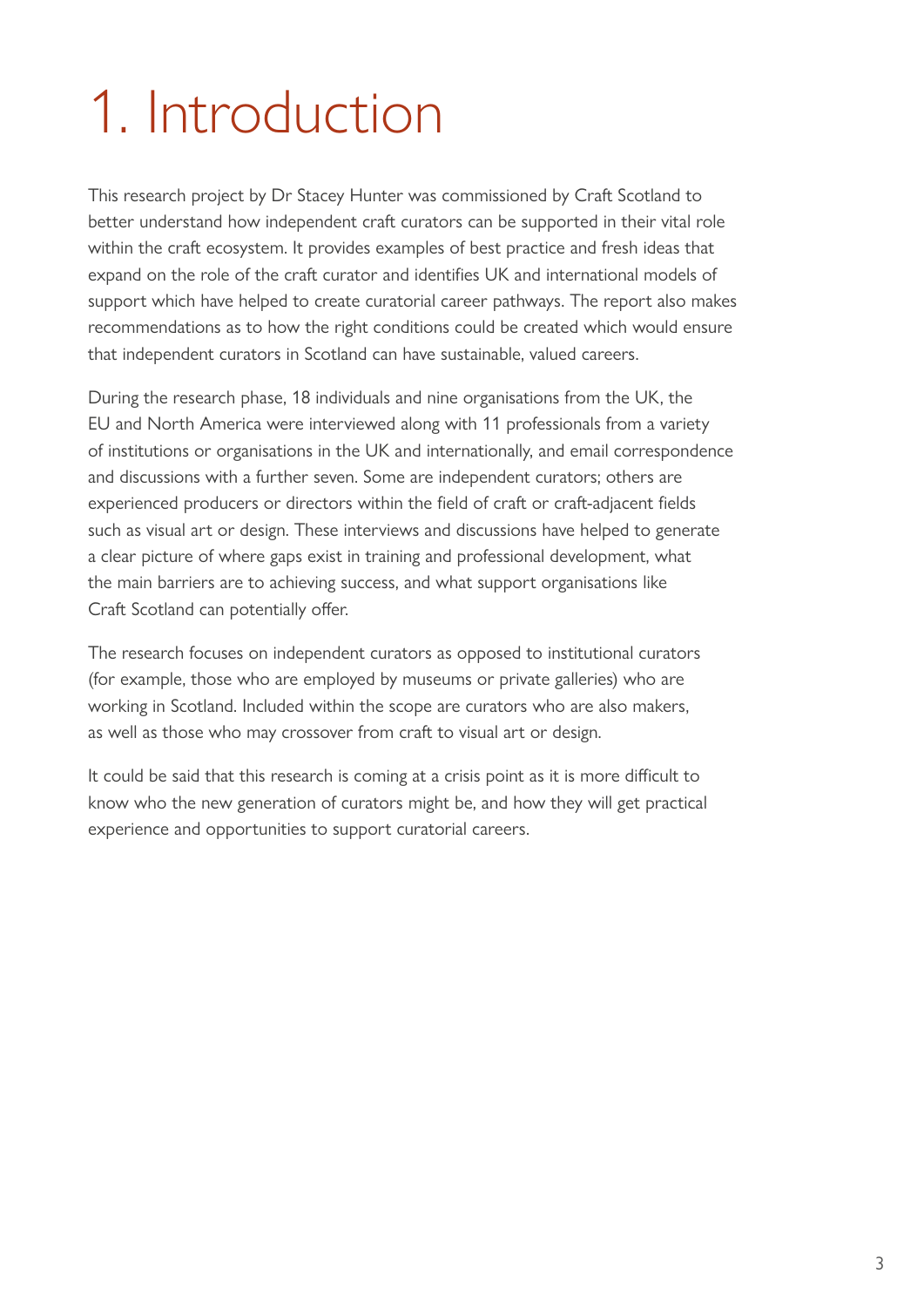# <span id="page-3-0"></span>2. Research Aims

In terms of Craft Scotland's organisational aims, the central objective of the report is to contribute to, in the shorter term:

- Addressing a lack of diversity within the craft sector and providing opportunities for people who are not well-represented within craft.
- Helping curators create and sustain career paths.
- Raising the profile of Scottish craft nationally and internationally amongst curators, producers, organisations and collectors.

In the longer-term the objective is to contribute towards a sustainable infrastructure for craft in Scotland and the continued development of an informed audience.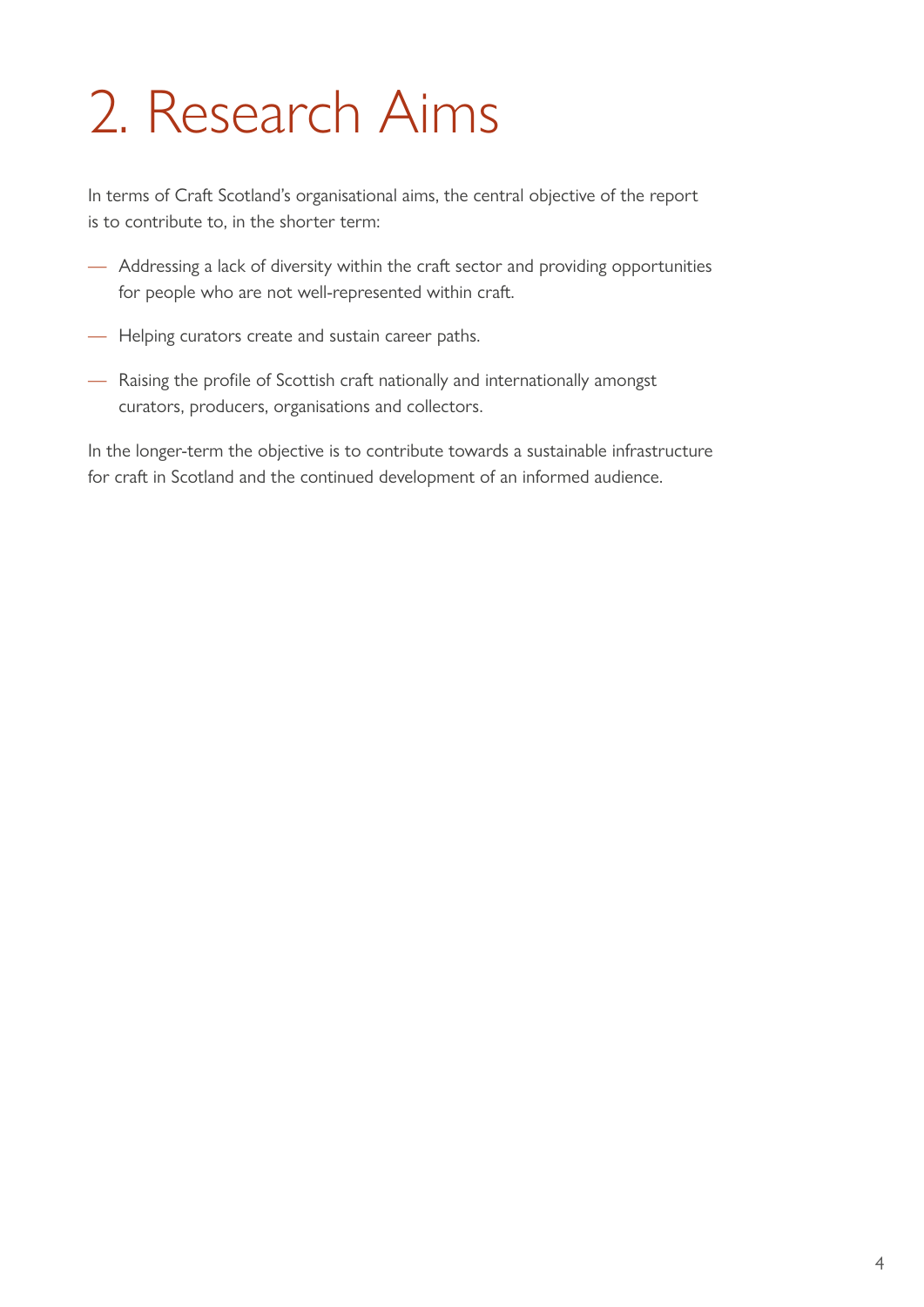# <span id="page-4-0"></span>3. Setting the Scene

#### Why Independent Curatorial Development Requires Targeted Support

- The biggest obstacle to creating and sustaining a career as an independent craft curator is the lack of clients commissioning in this area.
- Independent curators in Scotland are also challenged by the lack of gallery spaces, funding, and public programmes and exhibitions dedicated to craft and design.
- There is an urgent need to challenge the structures of inequality that diminish opportunities for people to enter into and sustain a career in curating.
- There is continuing ambiguity around definitions of curating within craft which reflects the multi-layered role of craft curators – as organisers or producers as well as curators.
- A gap exists for curators and makers to have a safe space to critique and explore theoretical ideas about craft and to write about work.
- There is a distinct need to provide resources and advocate for a professionalising of the curatorial field with the aim of improving working conditions for independent curators.
- Within a funding context, there is not a level playing field for curators of craft with regards to funders and how applications are assessed. Curators are expected to show an economic impact for makers – as opposed to simply artistic merit. This needs to be addressed if there is any expectation that the craft sector will be able to better support curators.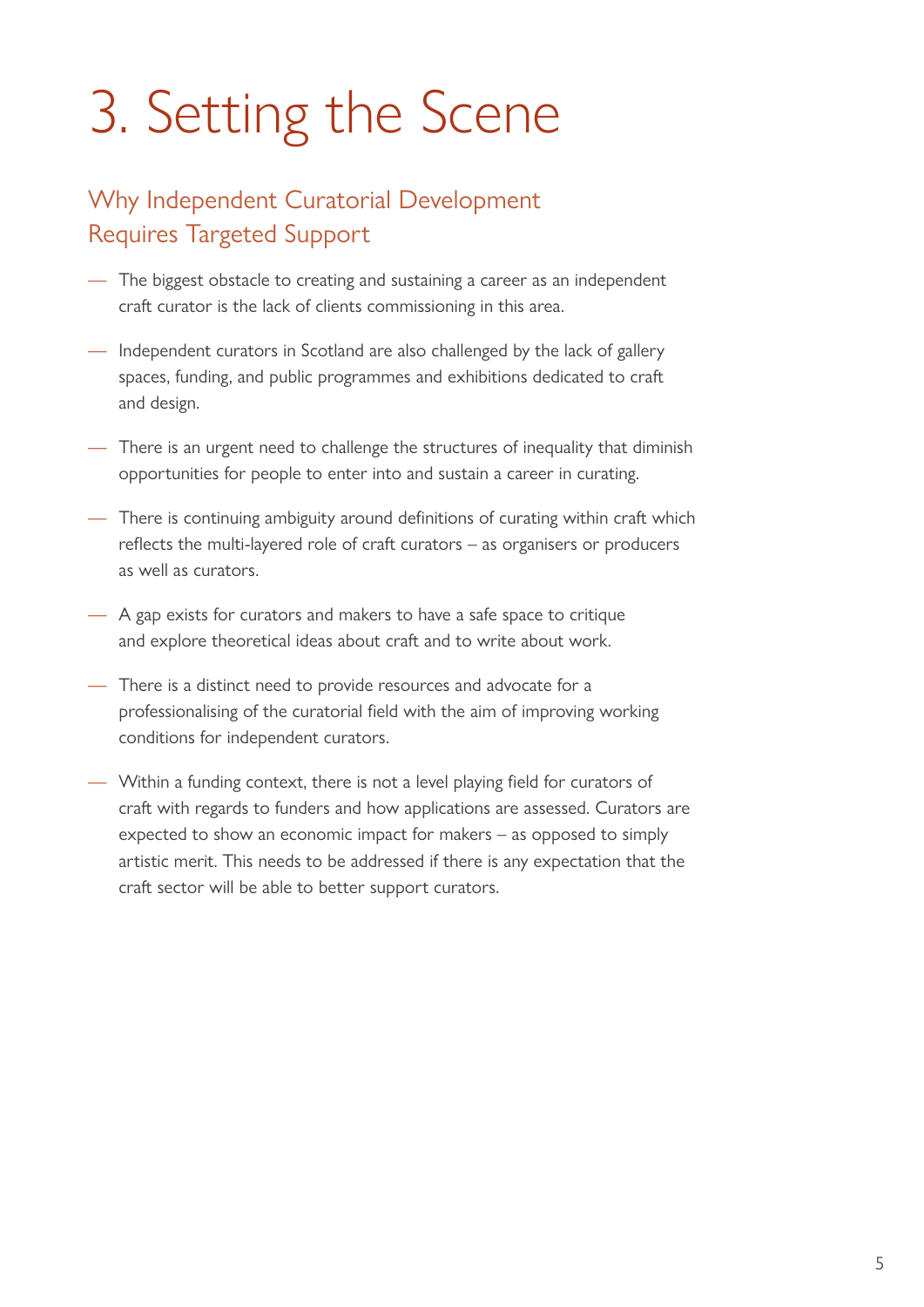## Craft Curating – an Ambiguous Ecology

An important aspect of contemporary craft-curating worthy of attention relates to the continuing ambiguity around definitions of curating. This was a topic that the majority of the participants in the research initiated during our discussions. Curators have had a variety of backgrounds and entry points into curating, and identifying independent curators of craft can also be complicated since many take on other roles – as consultants, writers, and educators – alongside their curatorial work. Therefore, it is especially important to acknowledge new forms and mediums for the curatorial. Some organisers of curated showcases might not self-identify as curators yet their role is critical to makers who depend on revenue from fairs and markets.

#### Barriers for Curators of Craft

There was consensus that it is challenging to attract people to a career in craft curating when there is so little currently in the way of budgets, spaces or discourse. All in all, the barriers for independent craft curators coalesced around a similar set of circumstances.

#### Funding, and Inconsistency and Uncertainty Around Fees and Remuneration for Work, Commissions or Tendering

Sustaining a career in craft curating is challenging. Independent curators of craft rely on small pieces of work such as delivering educational workshops and/or are employed by smaller non-profits on a part-time basis and develop their own projects independently – although importantly, often with no expectation of being financially compensated at any level that adequately reflects their efforts.

A factor to consider when examining how craft curators sustain their careers and the sorts of activities they undertake as curators, is the inconsistencies of place, finances and training available in order to maintain a steady career progression. It is fair to say the very challenging funding climate for craft and design curators is part of the reason that the pool of independent curators is so small. Increasingly only those with access to resources have the opportunity to curate.

Contemporaneously, that pool is narrowed even further by the necessity to be entrepreneurial; good at fundraising; networking and marketing; as well as au-fait with multiple technology-driven digital platforms. Self-marketing is part of this matrix too as independent curators also engage with new audiences by giving talks (often unpaid), and attending events to improve their chances of being seen by potential new clients.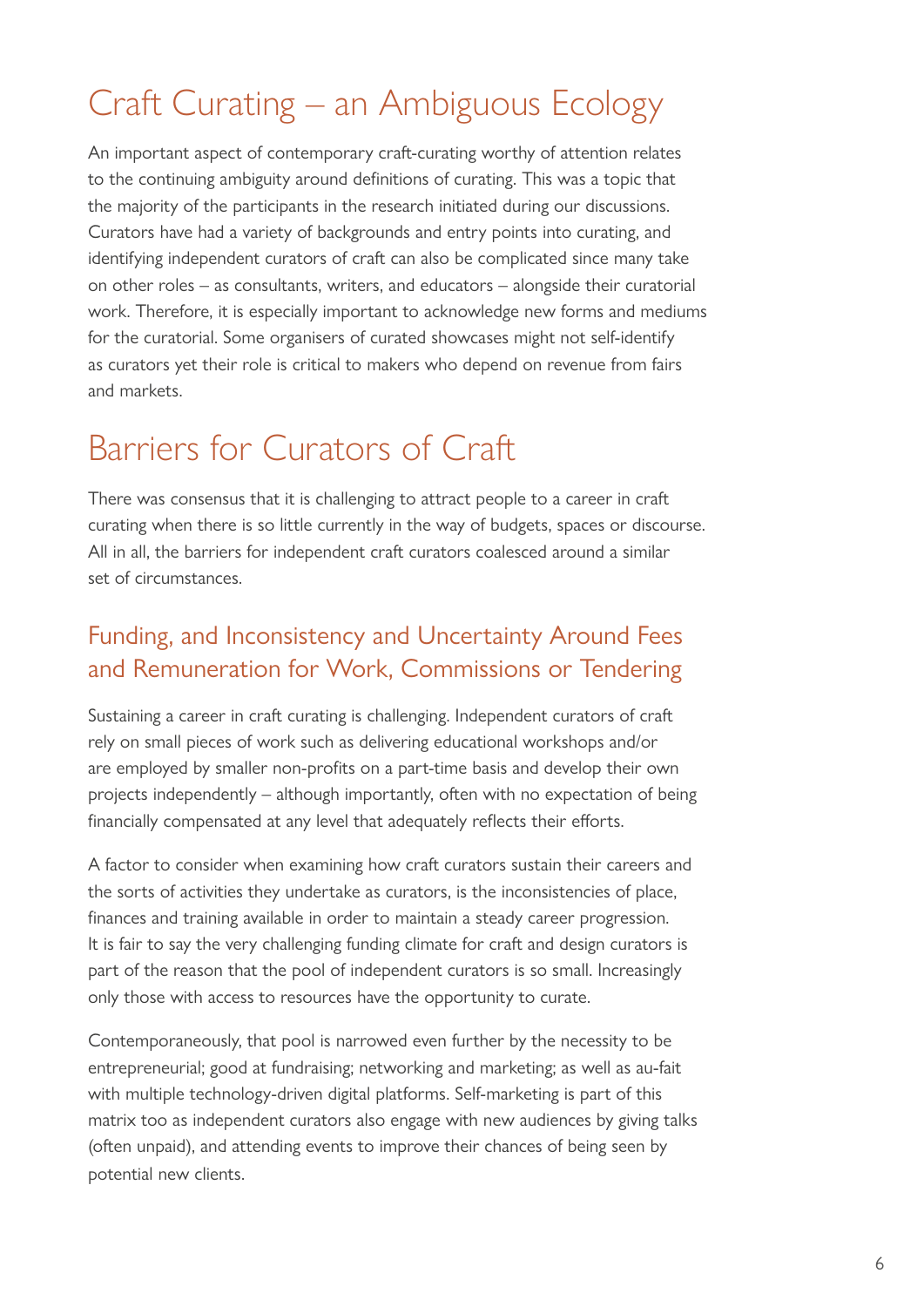*"Funding is very limited to projects, so it demands a highly organised kind of approach to picking and applying for opportunities that can fill in gaps and bring it from one major project to the next."* 

*"I think the main barrier is the limitations of the funding. Funding doesn't support long term opportunities."* 

 *"Within those three strands of public sector project, institution and private. There is also the maker as the curator as well. And I think that particularly in the public sector, there's a perception of makers being paid rates to curate things that professional curators just wouldn't entertain."*

*"The tendering process for projects when you're freelance or self-employed is so off-putting – what it takes to do these things and you don't always get them."*

*"If the lead in time was long enough that could allow you – for example – to speak to your employers about potentially going part time in the run up to an exhibition or project. And it would mean that you could do both."*

#### The Presentation of Craft

*"Craft curators try to nurture institutions to acknowledge craft and acknowledge makers and embed them in their collections and programmes and activities (as opposed to just reaching out to make things). There's much more inherent things about craft and handiwork that can be accessed. So it's hard to try to educate; to acknowledge all of that."*

Despite the public appetite for craft and design, there are few opportunities in Scotland to participate in public programmes or to see exhibitions on these subjects (particularly in comparison to visual art). In Scotland, galleries that formerly played a role in training up emerging curators, particularly those outside of cities in towns and rural places have closed or suffered swingeing budget cuts. Many positions which once existed, like that of the arts development officer, have disappeared. Gallery budgets have shrunk and in some cases galleries have closed or now operate in a way that is not conducive to hosting regular craft exhibitions or incubating curators.

A consequence of this is that audiences for craft and design are not as well developed as they are in places where curators are supported to strengthen contemporary craft through targeted programmes, exhibitions and events.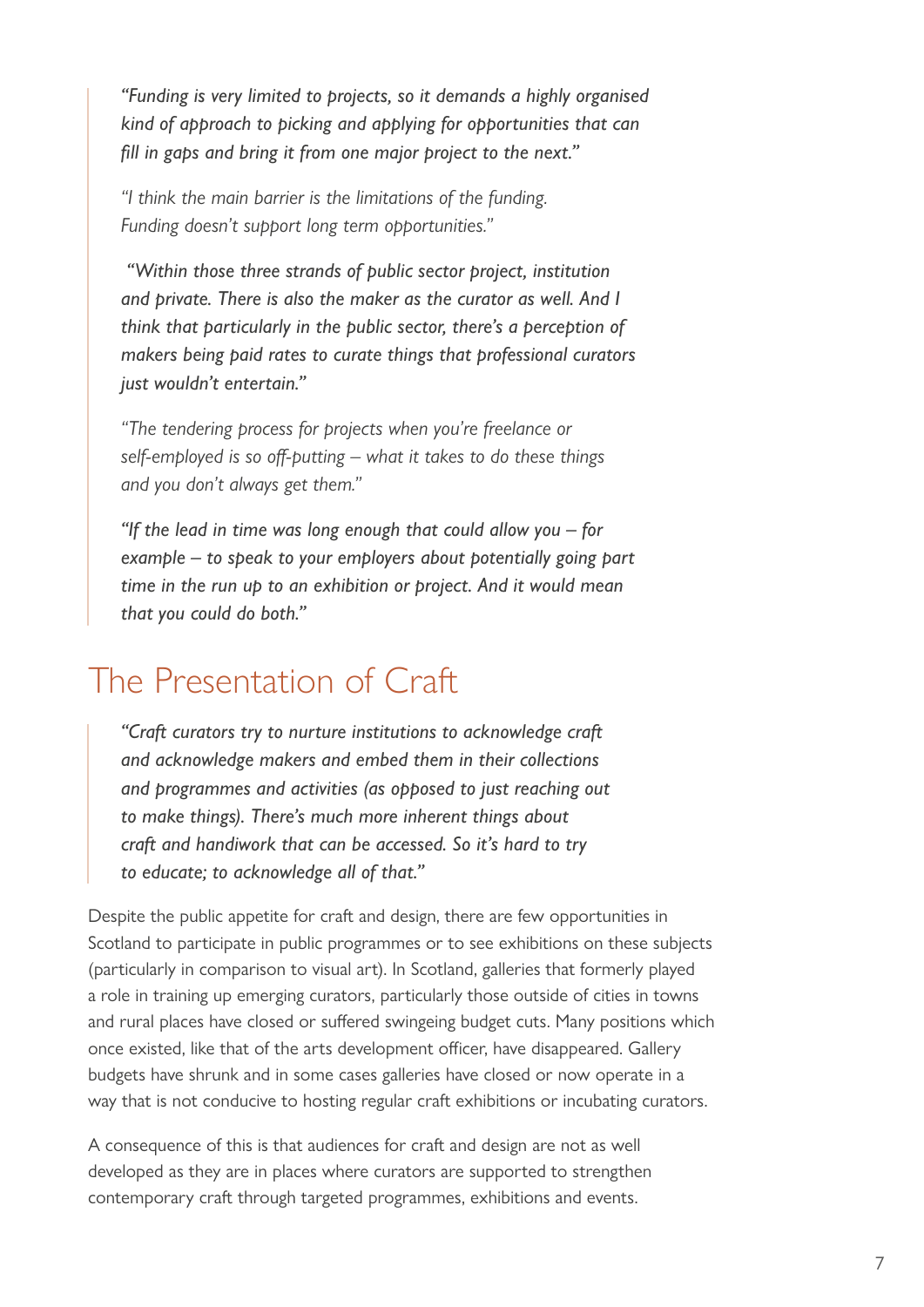Developing audiences must go hand in hand with supporting and advancing the careers of curators as the latter reinforces the former.

A gap exists for curators and makers equally to have a safe space to critique and explore theoretical ideas about craft and to write about work. Curators would like to see more opportunities for professional development and an infrastructure for learning and critical discussion to flourish, which could be facilitated through events, for example the Craft Think Tank model led by the Center For Craft in the US.

Currently, emerging curators in craft tend towards being self-taught in terms of public programming and exhibition design; as opposed to visual art, where curators are more likely to be professionally trained in curatorial studies. One consequence of this may be that makers are increasingly being presented principally with opportunities only to sell, with less opportunity for critical engagement.

## Equality, Diversity and Inclusion

*"It comes down to opportunity. Who gets the opportunity and where are those opportunities in Scotland to bring work and ideas together? Have those opportunities reduced with the falling away of venues and posts, and of courses that teach craft?"* 

An open minded and inclusive understanding of who and what curating is; and who can 'do' it, is part of the process for Craft Scotland (and adjacent organisations) to incubate the needs of emerging curators and address a lack of diversity.

## Partnership Working, Advocacy and Support

*"It's tough as an independent curator who works with different institutions because every institution has its own set of rules. Every institution has its own challenges. And it really is a struggle to be able to figure out where you fit in."* 

From this research it is very apparent that independent curators suffer from a lack of guidance, support, and protection such as that offered to artists by organisations such as the Scottish Artists Union (SAU). And there is a distinct need to professionalise the curatorial field in relation to governing bodies and cultural institutions with the aim of improving working conditions for independent curators. Advocacy is essential on behalf of curators, in areas where curators are unsupported or could be exploited. And professional resources such as contractual templates and standardised rates of pay should be made available for curators. Independent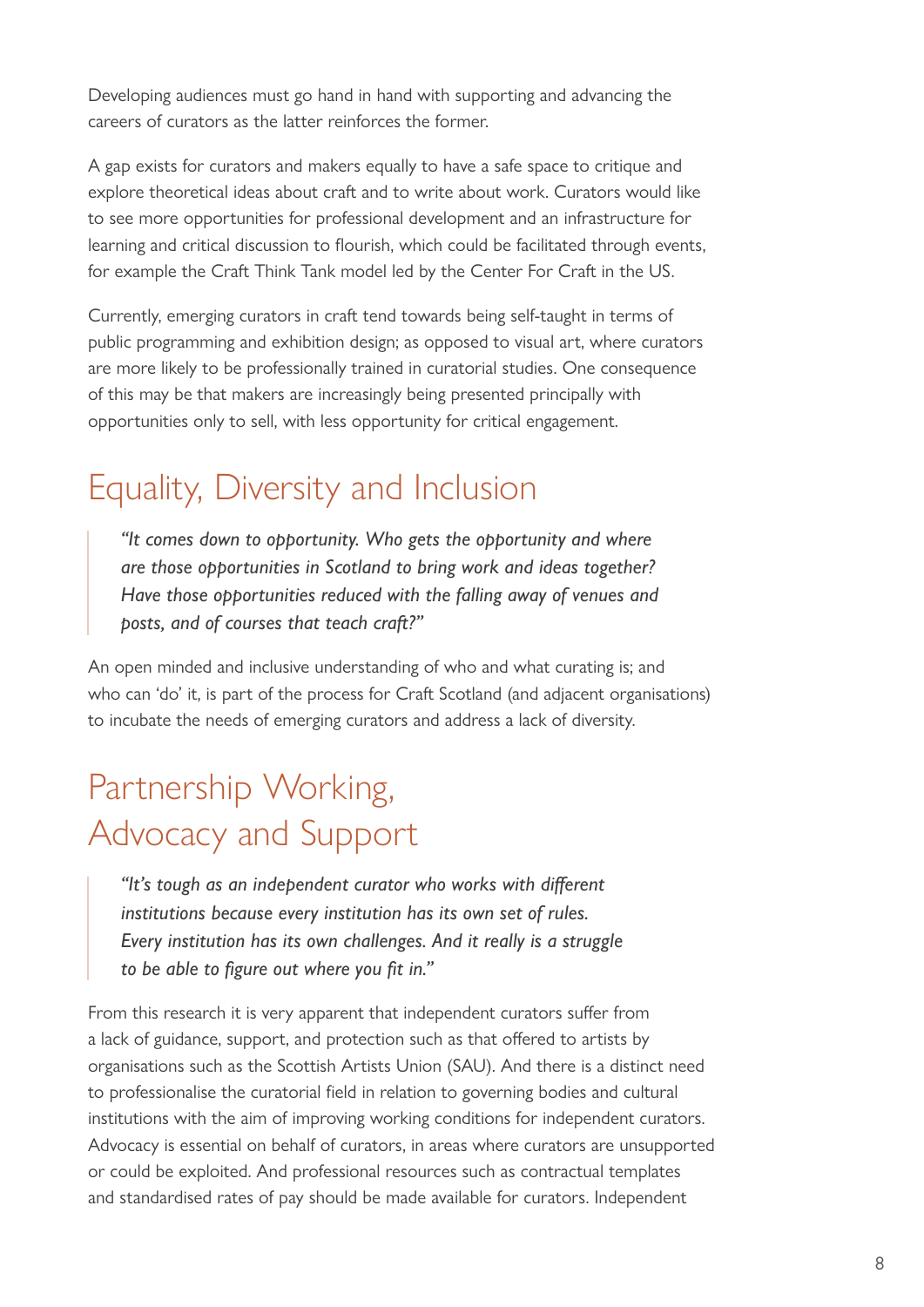curators would benefit not only from an enhanced understanding of curatorial practice but also, importantly, an understanding of their position and rights as constituents within the arts and culture landscape.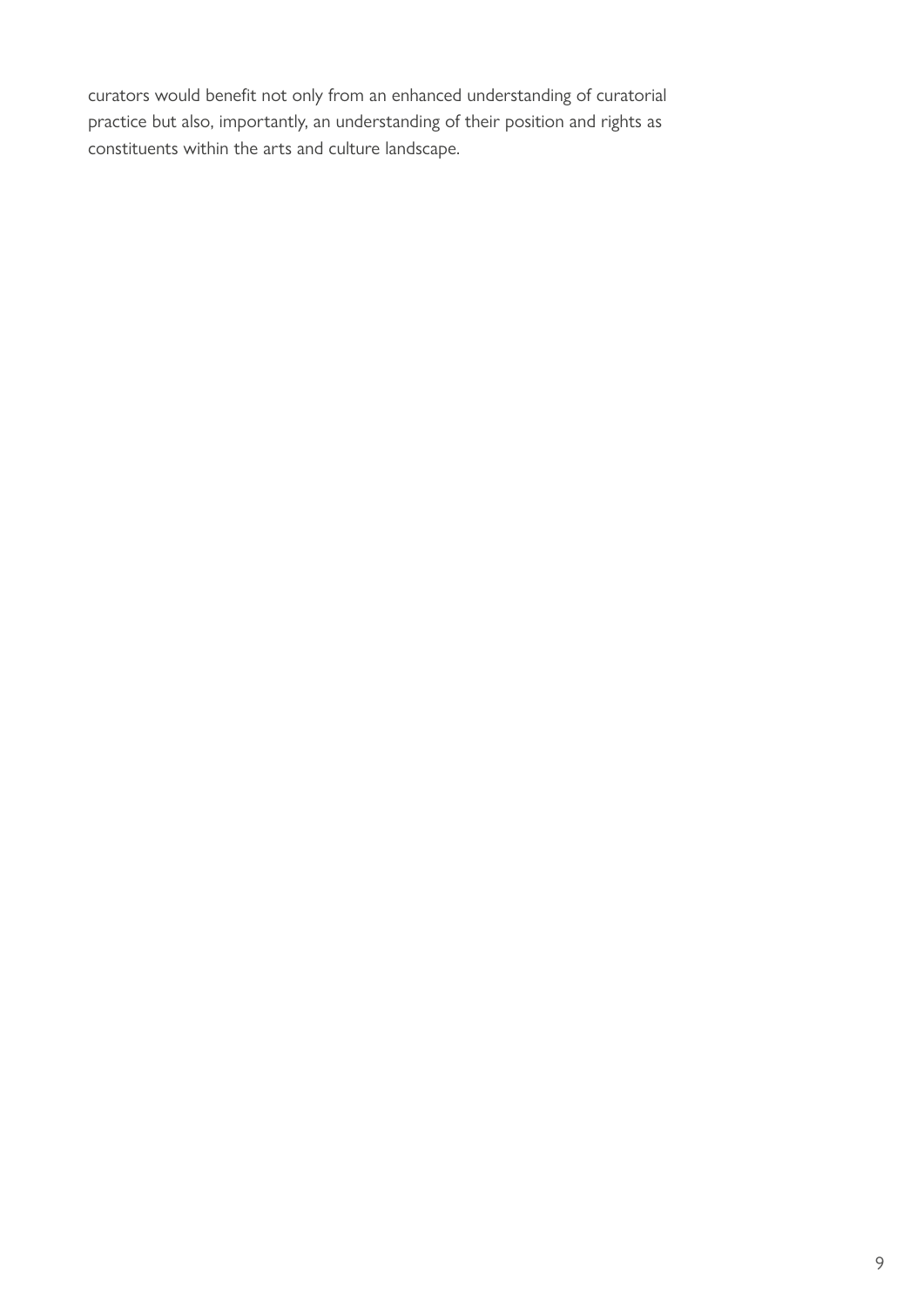# <span id="page-9-0"></span>4. An Infrastructure to Flourish Within

The following section proposes some of the ways in which curatorial careers can be better supported and nurtured in the future. It encompasses funding; diversifying who is supported to participate in craft curating; partnership working; and the public perception of craft.

#### Funding

This is required across a variety of activities from the programmatic to the developmental.

There is for example, a huge gap in Scotland in terms of bursaries for craft curators. This represents a wonderful opportunity for Craft Scotland to leverage its position of influence to encourage private trusts and foundations to consider widening the current provision which is focused on makers – to encompass the invaluable work that curators do for the craft sector.

Instant funds and microgrants providing instant access funds for amounts from £1,000 to £5,000 would enable curators to access funds quickly with minimal bureaucracy and would enable them to take advantage of opportunities presented by venues or partners or to realise a time-limited vision for a project or show.

## Diversifying Curators in Craft

We urgently need models for increasing diversity in the curatorial profession and making the role of a craft curator something that people from all backgrounds, abilities, ages and identities can see themselves participating in. The research points to understanding and confronting prejudice as being the first area where work should be undertaken. The craft sector would benefit from being much more inclusive and representative of the general population. It would also benefit from learning about how to celebrate new voices by supporting them at an early stage. For people who are from underrepresented communities (including those who are from deprived backgrounds) who are interested in curatorial work there must be a strategy for supporting that financially. Additionally there should be a strategy within organisations that can ensure it can plan for, and manage a diversity strategy. Equality, Diversity and Inclusion begins with looking closely at whose voices are heard and whose are excluded. We can create alternative paths into curating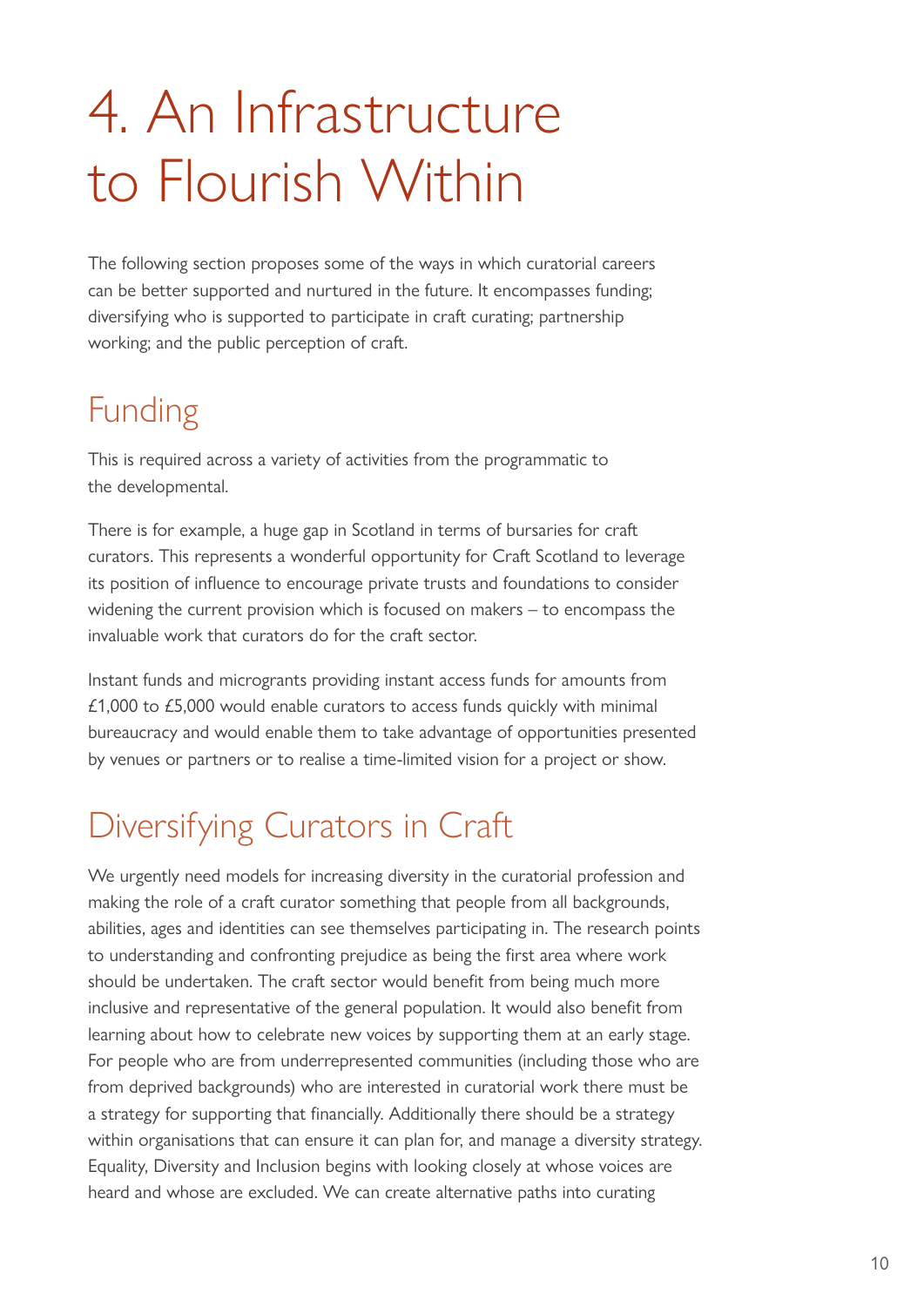by being aware of and actively removing the homogenous frameworks that limit curators to particular modes of production or previously accepted hierarchies of access and knowledge.

## Partnership Working and Brokering Opportunities

Working in cooperation with institutions is a way of harnessing structural support for curators and getting freelancers in conversation with institutions. There is enormous scope for Craft Scotland to catalyse opportunities for curators in this way. Additionally, the role that curators play as brokers can be outlined by Craft Scotland to potential funders and investors in craft.

A few of our interviewees suggested a focus on brokering opportunities and asked whether development of the craft sector could be in cooperation with institutions. If so, it should consider both structural support and getting freelancers in conversation with institutions.

A cross-cultural curatorial development programme was also posited. Across Europe, independent craft curators desired more international experiences and opportunities for collaboration, peer-to-peer learning and professional development on a small scale. International curators could be brought together to develop reciprocal relationships with centres of craft in other countries through cultural exchange programmes. Or curators in Scotland could be funded to travel internationally to learn about radically different models to curating craft which they would then bring back to Scotland.

### How Craft is Perceived and Presented

Where does craft get reviewed in Scotland? Why is there so little critical discourse around craft and design? Craft Scotland could lead the way in commissioning reviews from respected writers and curators, at home and internationally.

The research highlights a need for criticality and platforms for discussion, debate and speculation. Craft Scotland recognises the importance of craft research and believes the organisation has a role to play in nurturing research outside of the academy. As Namita Gupta Wiggers (the first curator in residence at Norwegian Crafts) says: *"using critical writing to carry craft into an international community is vital to develop the field."* The research suggests that financial support should be directed towards commissioning independent curators in Scotland to write about and review work – both curatorial work (reviewing exhibitions) and the work of practitioners. This type of work has the added benefit of encouraging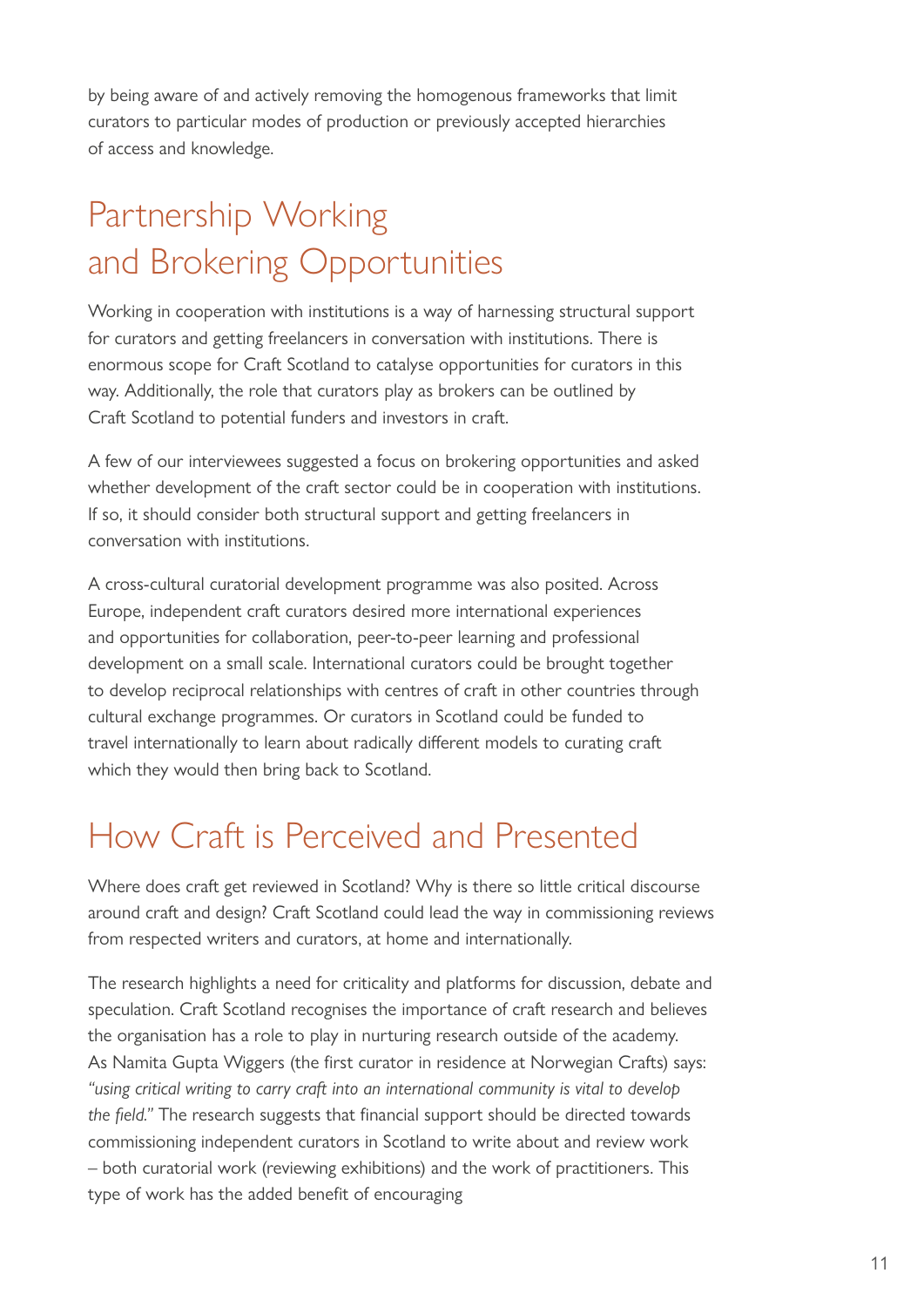people who are interested in curating to become involved without the pressure to stage an exhibition as their starting point.

The outcome of supporting and sustaining criticality is how, with funding, critical writing can become part of the work that we do in craft: supporting makers to understand how they can interpret critique and critical responses to their work and also how they might then be critical of either their own work or others. The result will be a good, solid, strong and effective craft sector that understands its own strengths, weaknesses and opportunities and is primed to grow in terms of complexity and ambition.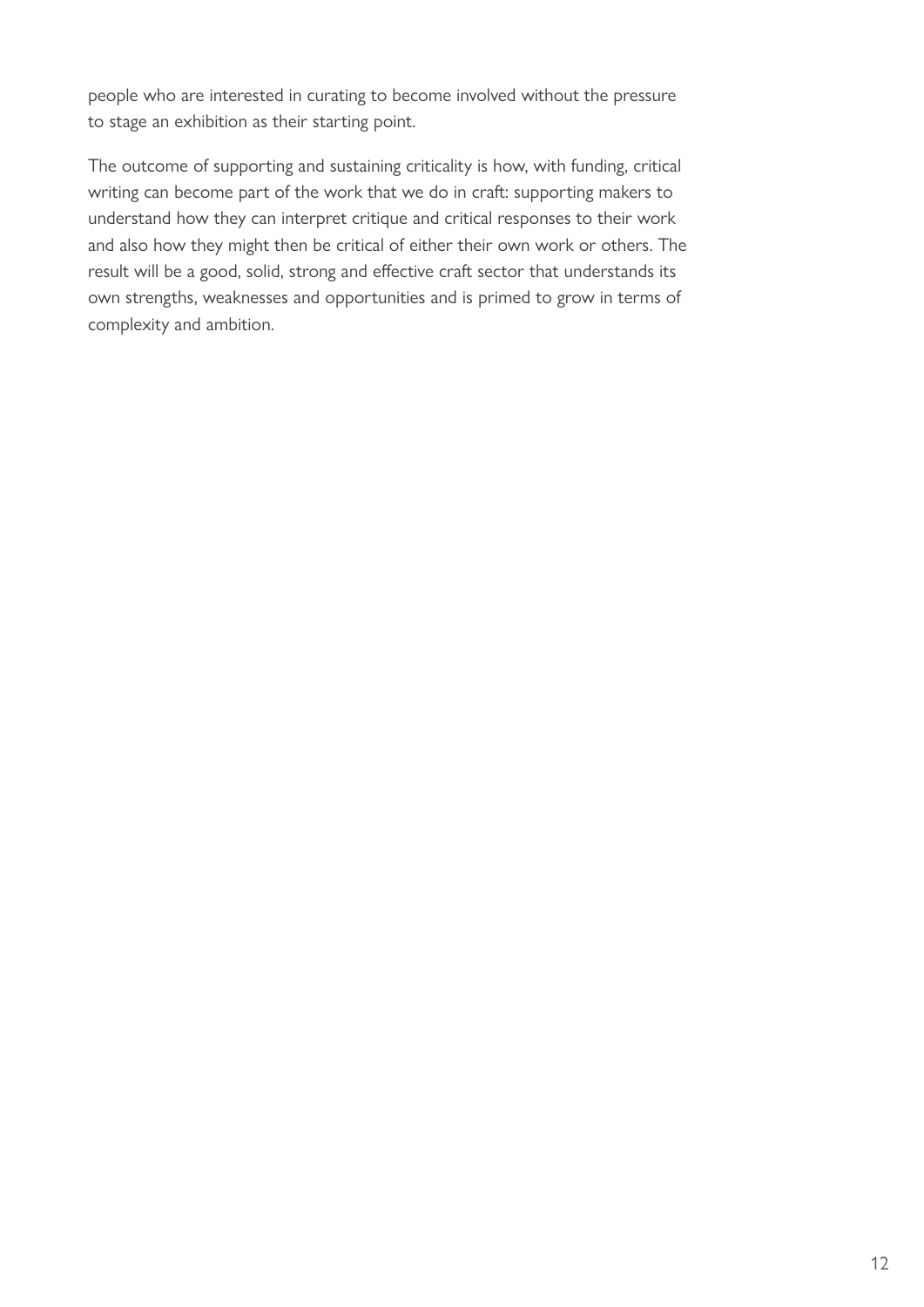# <span id="page-12-0"></span>5. Professionalisation of the Independent Curatorial Sector

Curators told us that they would like to see more opportunities for professional development and an infrastructure for curators to flourish within. This could entail setting up an association of curators to enhance the understanding of curatorial practice in Scotland (amongst policymakers and cultural institutions) and to improve working conditions and rates of pay. The outcome would be that independent curators would gain access to guidance, support, and protection such as that offered to artists by organisations such as the Scottish Artists Union (SAU). Curators would benefit from essential advocacy – particularly in areas where curators are unsupported or exploited. Professional resources such as contractual templates and standardised rates of pay would be available for curators allowing them to assert themselves, gain confidence and feel supported to work in partnership with organisations.

## Broadening Professional Opportunities Through National and International Partnerships

The research explored potential partnerships within Scotland, the UK and internationally which will broaden the professional opportunities available to curators. Craft Scotland also wants to support and promote the infrastructure for craft in Scotland and identify how this can be more connected nationally and internationally.

#### **Potential partners proposed include:**

Philadelphia's The Clay Studio; New York City Jewelry Week; The Nordic Network of Crafts Associations and Norwegian Crafts; the Centre for Craft (USA); Mount Stuart – Isle of Bute; Suttie Arts Space.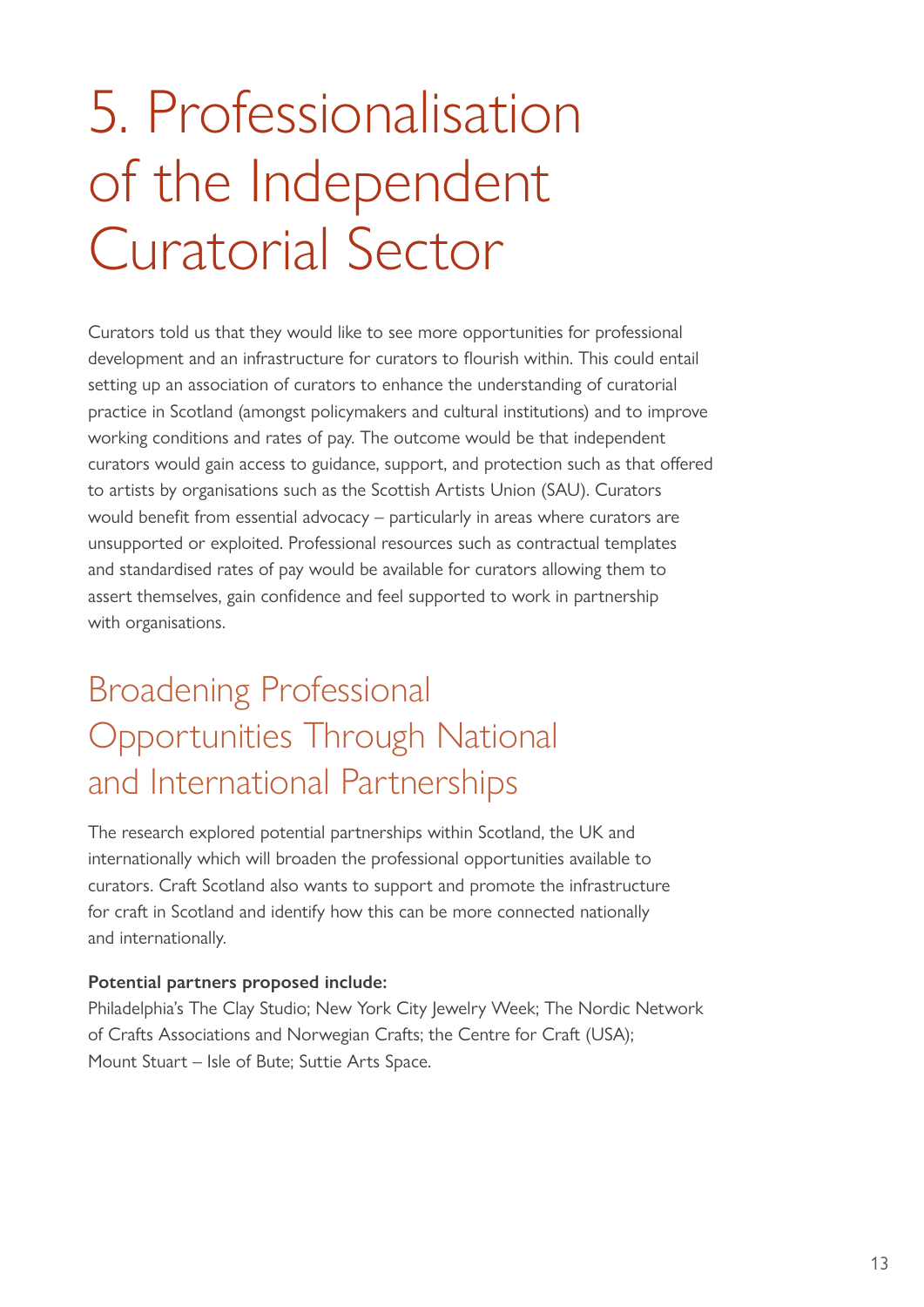## Establishing a Distinctive and Individual Voice for the Craft Curators Sector

Craft Scotland could help establish more connectivity between curators. The latter is well underway with Craft Scotland's hosting of the Craft Development Network, but in conversations with freelance curators there could clearly be value in creating a smaller more exclusive group or programmes where facilitated conversation can happen. These conversations do take place informally between independent curators, producers and advocates but formalising this is undoubtedly worthy of investigation.

Another model is the Craft Think Tank. The Center for Craft in the US provides leaders within craft an opportunity to listen and respond to the needs of the craft field through an annual symposium. Participants have included museum directors, curators, university faculty, scholars, editors, critics and artists with diverse media expertise. The Craft Think Tank has frequently resulted in recommendations for new Center for Craft Core Programmes and Projects.

### Advocacy for the Curatorial Field

From discussions it is very apparent that independent curators suffer from a lack of guidance, support, and protection such as that offered to artists by organisations such as the Scottish Artists Union (SAU). One of the suggestions that came up a number of times was that Craft Scotland could advocate on behalf of curators in the same way that the SAU or a-n The Artists Information Company who act as a union for artists, curators and producers. By taking its credibility and brand as the national development agency for craft, Craft Scotland could effectively lobby and apply pressure in areas where curators are unsupported or exploited. Independent curators would benefit from not only an enhanced understanding of curatorial practice but also, importantly, an understanding of their position and rights as constituents within the arts and culture landscape.

For emerging curators with little understanding or experience of the public funding system, or the nuanced conditions of partnership working with publicly funded agencies and local government venues and projects, independent curators are vulnerable to exploitation. In this context, for example, local government projects and semi-cultural organisations. It is also worth paying attention here to the worryingly wide variances in approach within institutions in the context of partnership working.

—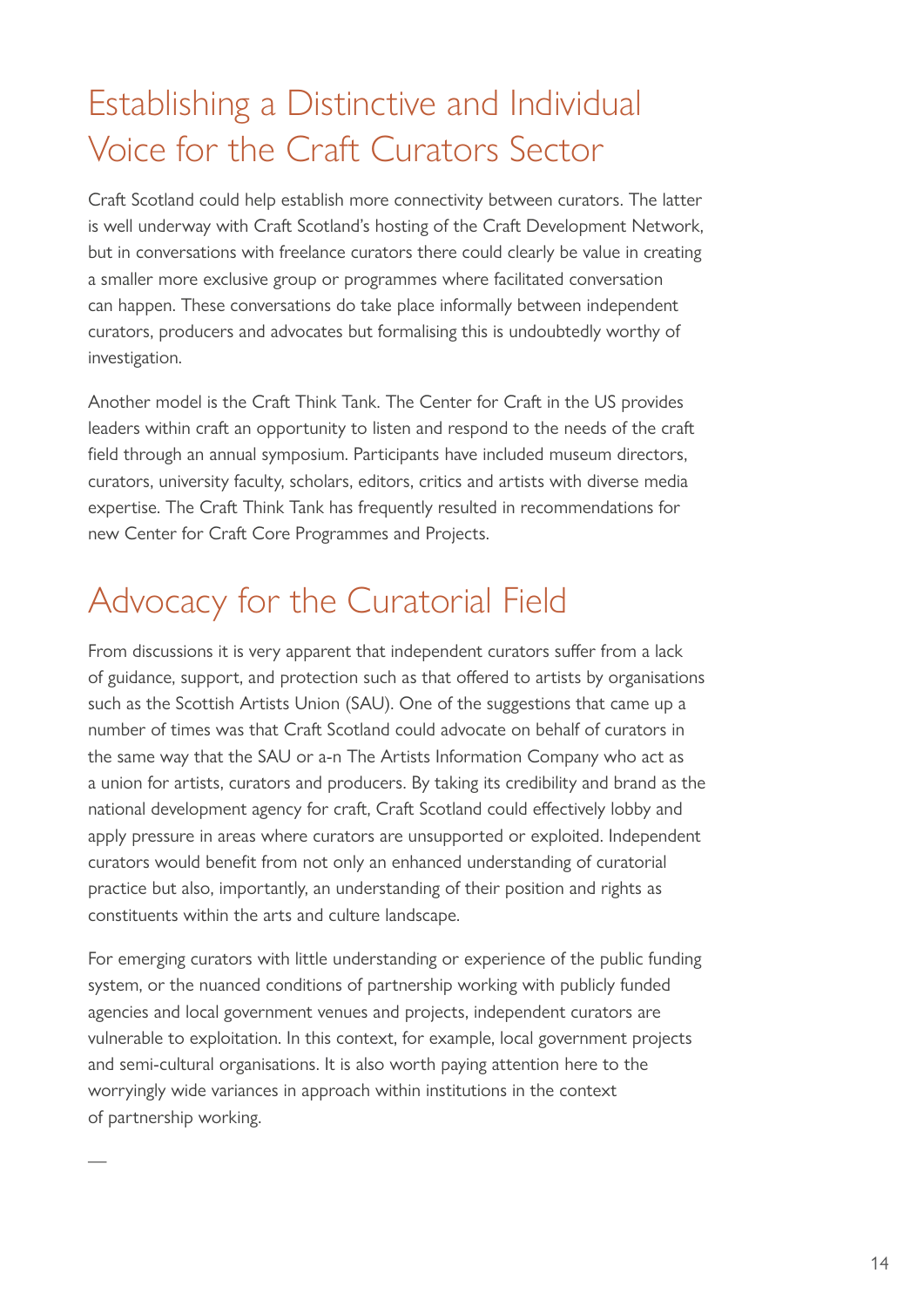This research paper has provided much food for thought on the essential role of craft curators, and how opportunities can be created and sustained which will bring benefit across all parts of the sector. The recommendations address the needs identified by the sector; and fit the needs of both emerging curators and Craft Scotland's own organisational aims where possible. We hope this research will provide a basis for an ongoing strategy for curatorial support and development within and for the sector.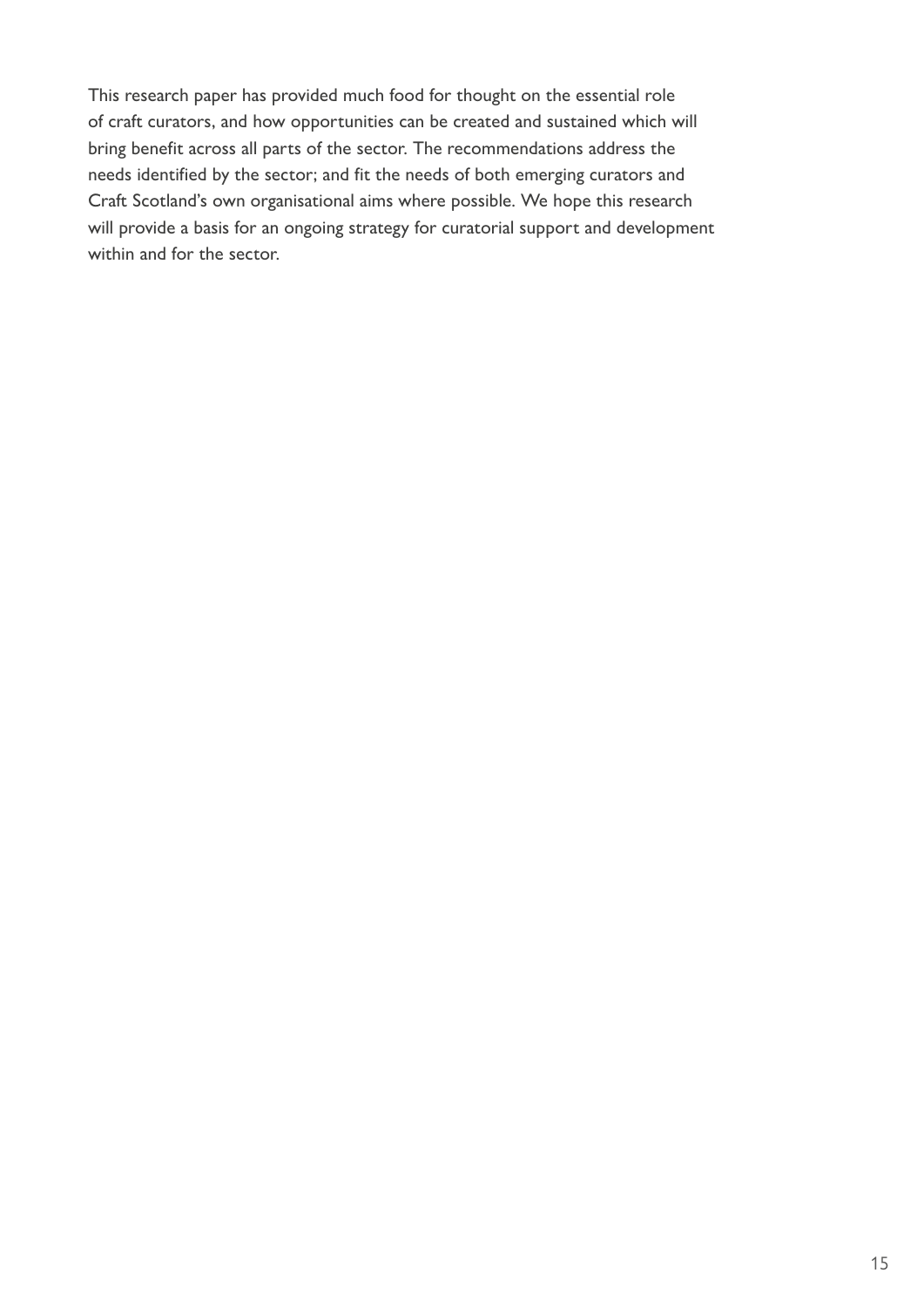# <span id="page-15-0"></span>6. New Movements in Craft Curation – Case Studies

Craft Scotland wanted to explore how any future programmes could support curators to be more resourceful and to explore less traditional approaches to curating with the intention of building a more resilient sector. In this section are brought together alternative ideas about the role of the craft curator and a survey of a range of projects and people who are inspiring and original in their outlook. Case studies include: Norwegian Crafts (Oslo, Norway), Cubitt (London, UK) and Center for Craft (North Carolina, USA)

### Models for Curatorial Support from Norway, the US and the UK

In this section we explore a variety of models for curatorial support in the form of training and development programmes or residencies. Some are craft based – others are visual art. All share the outlook that curators are an essential part of the ecosystem that supports makers and artists. Along with Craft Scotland's director Irene Kernan, we have identified organisations who offer curatorial programmes and residencies and we have interviewed staff and participants where possible to present an analysis of what the most pertinent elements could be to a future programme in Scotland. The list below is not exhaustive but our primary models are:

- Norwegian Crafts (Oslo, Norway)
- Cubitt (London, UK)
- Centre for Craft (North Carolina, US)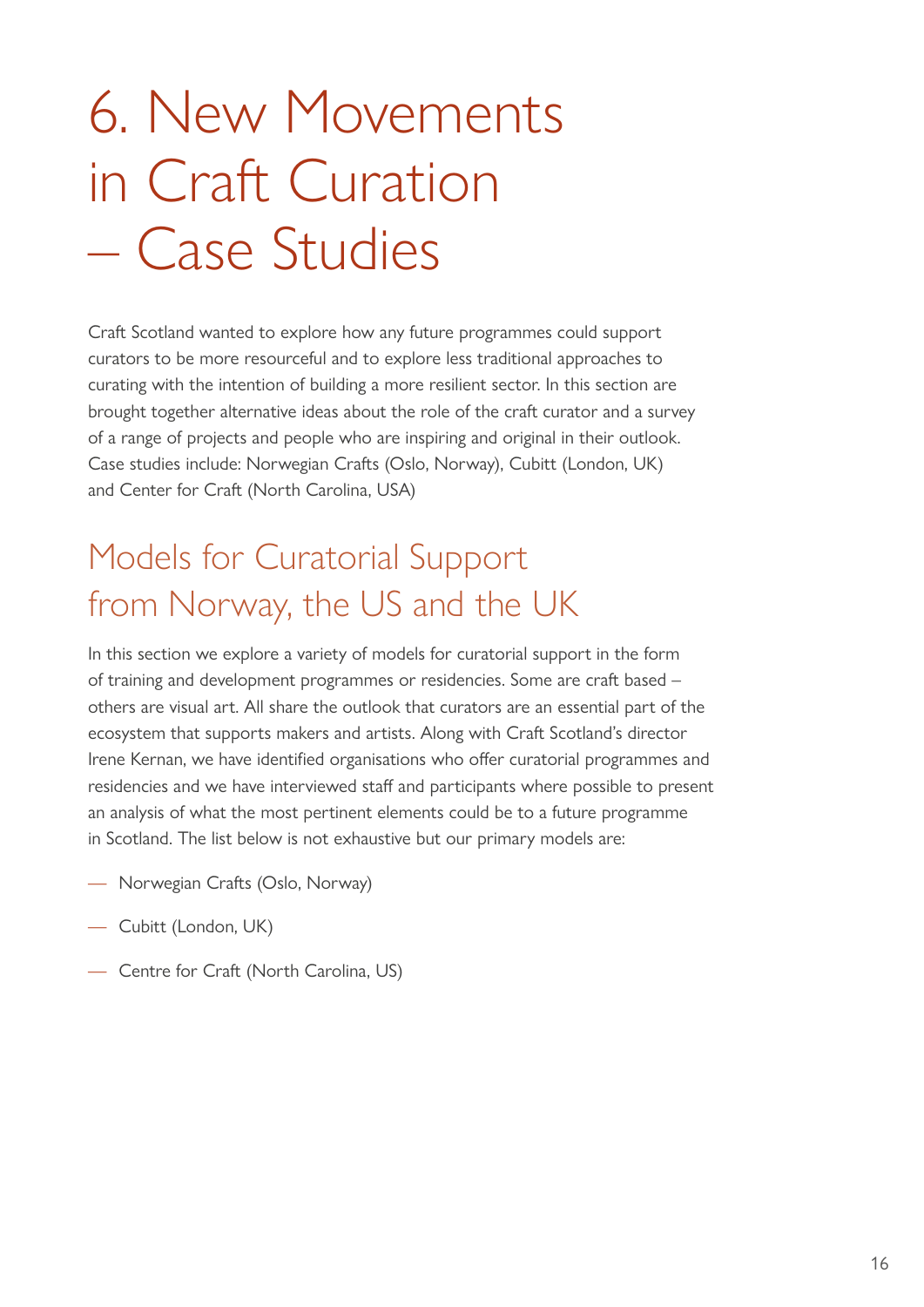## <span id="page-16-0"></span>Case Study A: Norwegian Crafts – Opportunities for Independent Curators

We spoke with Hege Henriksen, the director of Norwegian Crafts to explore how their support for craft curators internationally could inform a Scottish approach.

The Norwegian Association for Arts and Crafts ([Norske Kunsthåndverkere, NK\)](https://norskekunsthandverkere.no) was founded in 1975. NK is a membership organisation working to promote and support Norwegian contemporary craft artists nationally and internationally. NK has a membership of 900 professional artists and makers in Norway. They arrange exhibitions, publish a periodical, administer art grants, and aim to influence art policies.

NK operates three companies: Norwegian Crafts and the galleries Format (Oslo) and KRAFT (Bergen). NK's first gallery space – Gallery Format – was established in the early 1990s in Oslo with another additional gallery opening in Bergen called KRAFT. In 2011/12 the organisation organised the two galleries into separate entities with their own separate board and finances. At the same time, they established Norwegian Crafts and gave them an international mandate. Henriksen explains that this was *"[...] a very clever move because now we have four institutions that work for craft with different mandates, with different boards, with different activities and also different economies."* 

Norwegian Crafts has its own curator who creates exhibitions, which Henriksen acknowledges is important for their programme. She notes that Norwegian Crafts does not itself operate or own a gallery; rather it is only an office and therefore like Craft Scotland, it does not have its own space to offer curators *"But the Gallery Format is our sister organisation. And I think that's been part of this success."* Henriksen also identified that the many government-supported smaller exhibition spaces across Norway that were established by both craft and fine art organisations gives curators the opportunity to work within craft. She explains that while Norwegian museums of course have their own curators, they also invite external curators into their institutions.

She sees the potential for improvements with respect to getting more curators working within craft and says that it's something Norwegian Crafts are working towards. Additionally, she describes projects which engage independent curators through open calls. For example, they are part of a Nordic collaboration called the [Nordic Network of Crafts Associations \(NNCA\),](https://norskekunsthandverkere.no) which in early 2020 appointed freelance curator Randi Grov Berger (of Norway) who created *[Earth, Wind, Fire,](https://nordiccrafts.net/projects/earth-wind-fire-water)  [Water](https://nordiccrafts.net/projects/earth-wind-fire-water) – Nordic Contemporary Arts*, in collaboration with Galleri F 15 in Moss,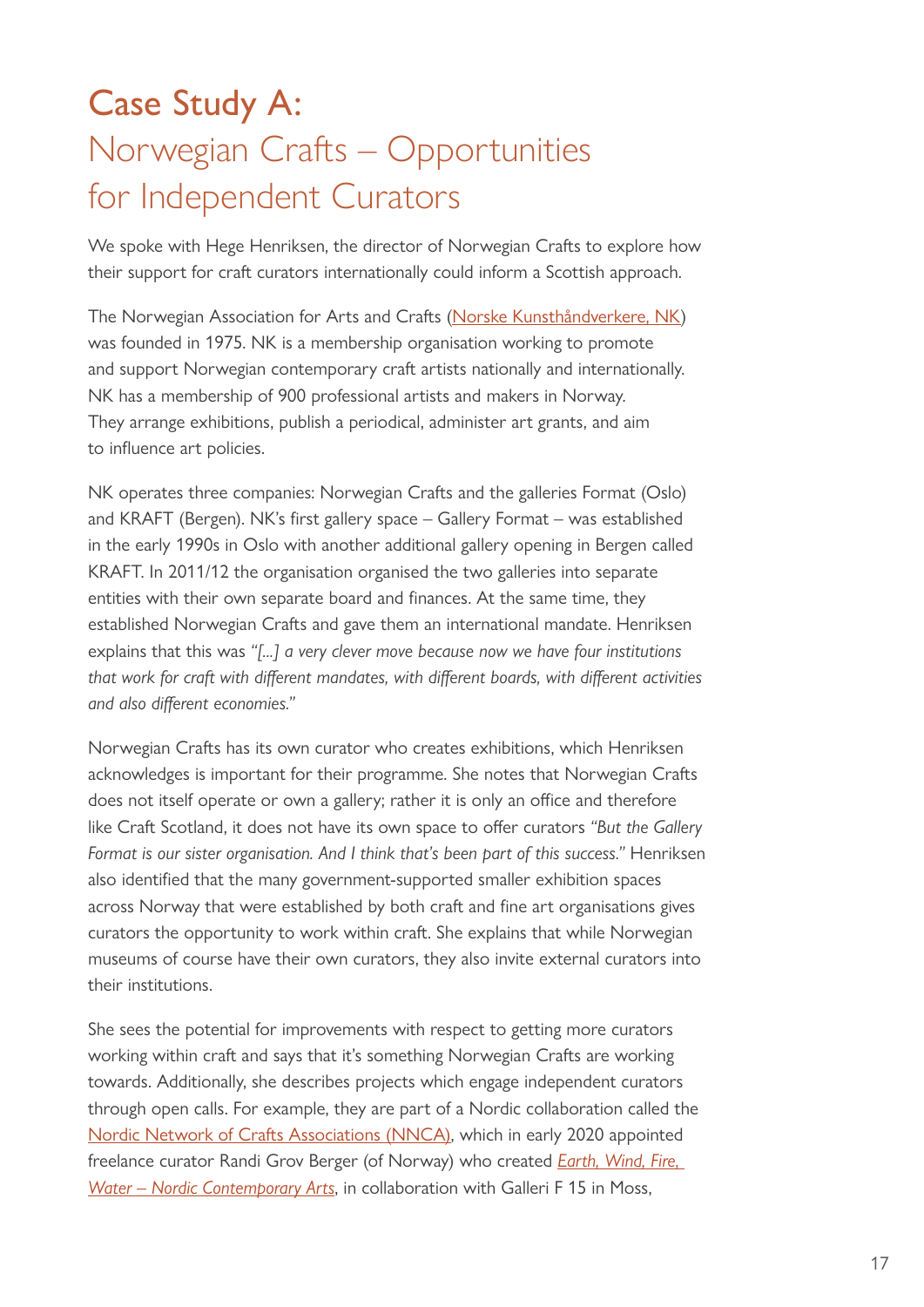Norway. The curator brought together 17 artists and artist groups from the Nordic countries who use their craft, tools and deep material knowledge to address environmental issues. As well as the exhibition there was a theory programme and a publication. The exhibition is scheduled to tour to Sweden in February 2021. This example demonstrates the role that Norwegian Crafts (even as an office) can play in providing opportunities for independent curators. As Henriksen notes, *"that's something very important because then you actually get attention [...] and this way you can recruit some curators who maybe haven't specialised in craft yet but would like to."*

#### Norwegian Crafts' Curator in Residence Programme

Norwegian Crafts' curator in residence programme is funded by the Arts Council Norway's *Gjesteoppholdsstøtte* for arenaer scheme (Guests Residency for arena). Henriksen explains that she has managed to get funding three times for three different curators. It's the aim of this scheme for organisations and institutions to invite curators to work with the organisation on a particular project or topic. The central aim is to bring curators into the organisation who have a different set of competencies; that rather than mirroring the organisation, they bring new knowledge and new perspectives into future projects.

The programme began in 2017 with Namita Gupta Wiggers<sup>1</sup> whose residency we expand on below. Subsequently, it has also welcomed two further curatorial residents. Architect and artist Joar Nango (2019) was invited to participate with the aim of connecting Norwegian Crafts with Sámi communities on the Norwegian, Finnish and Swedish side of Sámi and to develop strategies concerning Sámi and indigenous art and culture, in particular the concept of duodji. Zoe Black, Community Development Curator at Objectspace in New Zealand (2020–2021) was invited with the aim of furthering dialogue about Indigenous craft practices and contemporary craft from both Aotearoa New Zealand and Norway with one of the intended key outcomes being an enriched understanding of working with diverse communities.

The inaugural curator, Namita Gupta Wiggers spent a month in Norway in the autumn of 2017, acting as consultant to both Norwegian Crafts and Galleri Format Oslo on forthcoming programmes and strategies. Wiggers came from the US in 2017 to, as Henriksen explains *"help us with our strategy for theory development"*. She describes how Wiggers helped the organisation to pose and answer important questions:

*"Where are we going to go? [...] she sparked this long term commitment to looking into who's around the table when the decisions are made; who is shown; who is not shown; what is included and what is not in terms of 'what is craft' in our projects and in terms of our perspectives."*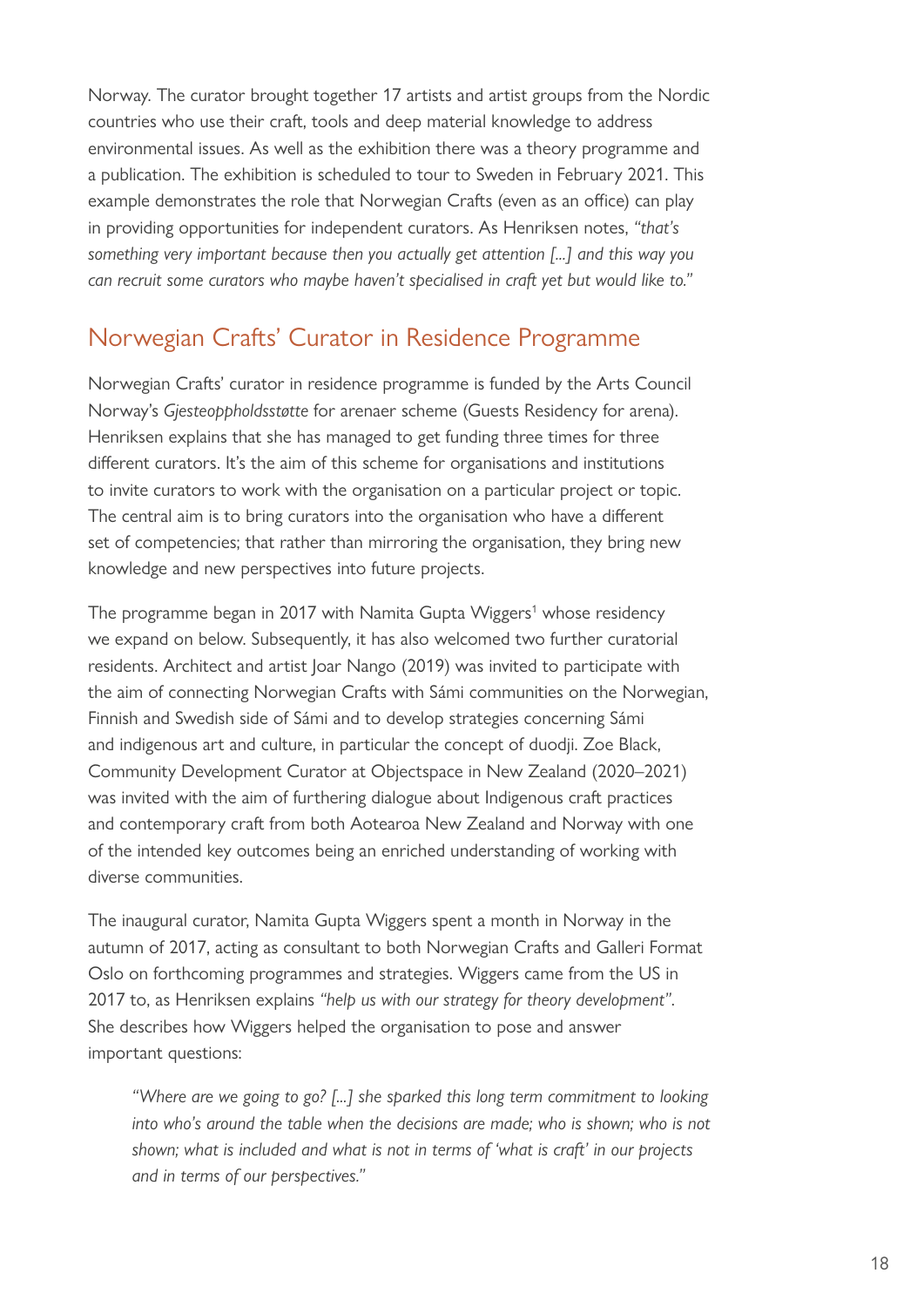Henriksen notes that in the context of our conversation [about how her experiences might inform Craft Scotland's approach] that in a way, the Norwegian Craft programme is *"more for us as opposed to the curator"*. She clarifies that the programme also creates a schedule for their guests to meet with other institutions and artists and have the opportunity to evolve as curators. While in Norway, Wiggers acquainted herself with the Norwegian contemporary craft scene by conducting studio visits to craft artists in Oslo, Tromsø and Trondheim, hosting professional workshops with curators and critics, and by moderating and hosting the international seminar *Crafting Utopia and Dystopia: Future of Crafts in Museums*. But Henriksen reflects that *"it's maybe different to a guest curator programme that we could have had actually when I think about it. For local curators to work with us, in a different way where they produce or curate a project."*

With Joar Nango's residency Henriksen explains that her organisation worked on building their own competence on Sámi craft, *"with this programme, a lot of it has been about restructuring our strategies and ambitions. So it's less about making a programme for the curator."* In other words, the impetus for the residency programme is not to support curators per se but Henriksen clarifies that this is partly linked to the particular mandates of funding streams saying:

*"in a dream situation, it would be great to have some kind of programme where we could mentor. A programme for curators."*

Norwegian Crafts say it would be difficult to follow up their residencies with a set of exhibitions due to issues around funding and so the focus has always been more towards seminars and talks and knowledge sharing.

—

Usefully this sets the scene for us to reflect on which aspects of a curatorial support programme might be prioritised in future planning. Part of the foundation for Craft Scotland to consider how to better support curators could in fact be to get to know curators from other places and to ask them to contemplate the craft landscape in Scotland, make suggestions, pose questions and ultimately broaden the organisation's outlook culturally. On the other hand, there is an argument for consideration to be given to what in the shorter term is mutually useful to both makers and Craft Scotland as well as to independent curators in Scotland.

As an alternative to the 'outside' curators model outlined above; some first steps might be to strengthen the sector with a residency programme that bears some similarities to Norwegian Crafts' activities with their sister organisation Gallery Format. For example, Craft Scotland's location within the Edinburgh Printmakers building with its large gallery space could potentially be a suitable place for a long term partnership. Similarly, Craft Scotland might consider building on its relationship with the Dovecot which describes itself as a centre for contemporary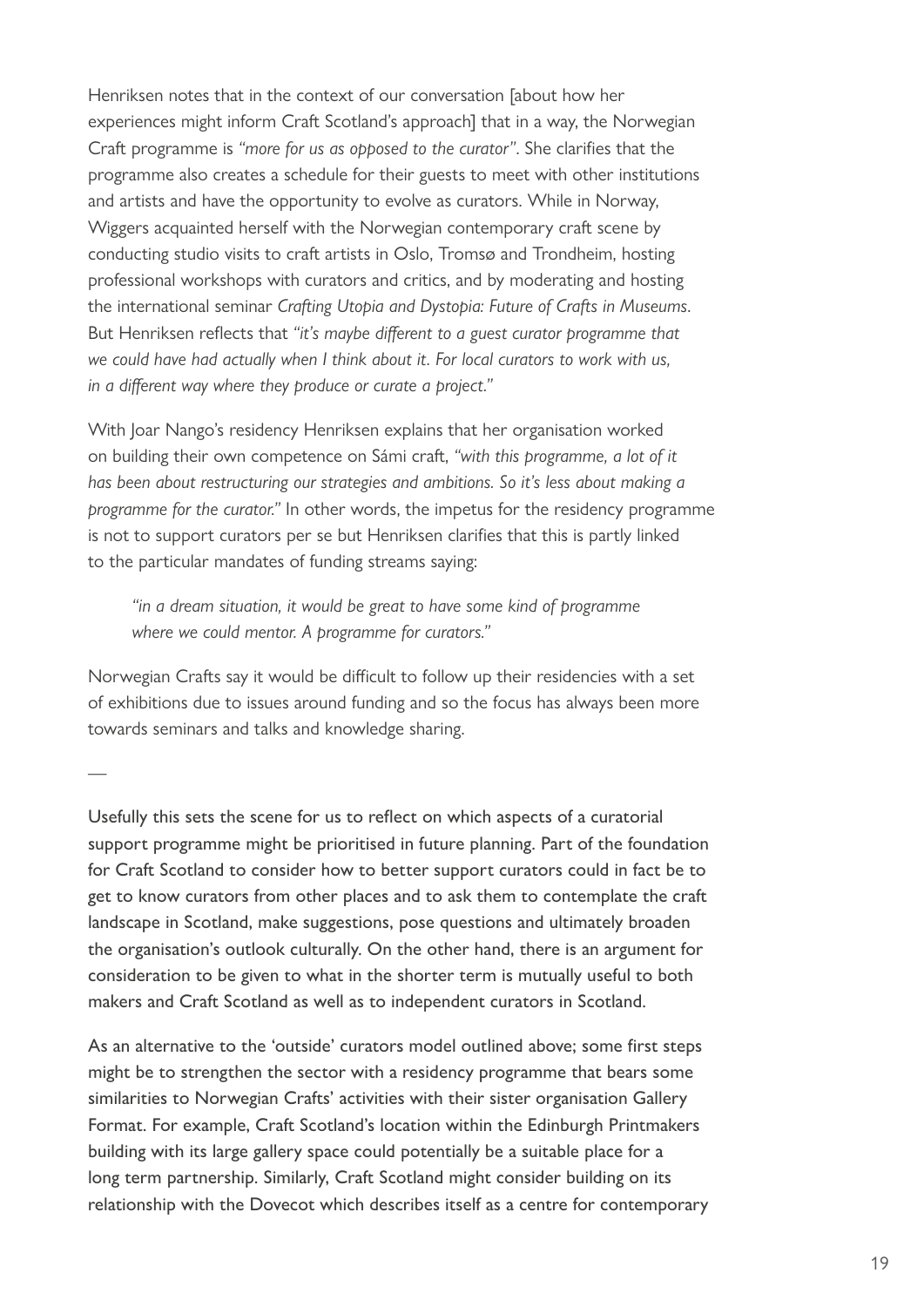art, craft and design as well as other venues with gallery space and craft or craft-adjacent programmes such as (in Edinburgh) Custom Lane; The City Art Centre; Talbot Rice and some of the smaller independent galleries.

A knowledge and ideas sharing session with Norwegian Crafts could be beneficial for both organisations to help discuss strategies for improving brokerage between craft agencies and national institutions on behalf of curators.

#### Critical Writing

The framework that Norwegian Crafts uses to support curators is underpinned by their focus on critical writing; an aspect of the curatorial landscape sorely lacking in Scotland. Here, critical writing rarely leaves the academy in any meaningful way and both curators and makers are largely isolated from contemporary discussion around craft theory. This is certainly an area that Craft Scotland could incorporate into future plans and it fits well with the learning we have absorbed from speaking with SCAN (Scottish Contemporary Art Network). As Namita Wiggers reflects in her interview with Benjamin Lignel (2018), critical writing is not only crucial to Norwegian Crafts' goals – it is a programme strategy.

*"Part of their mission is to connect Norwegian artists and craftspeople to international contexts – and they do it well through writing as well as various art fairs and symposia. I noticed a growth in writing online and in publications from Norwegian Crafts over the past few years. It is what enticed me to participate in the residency. Using critical writing to carry craft into an international community is vital to develop a field, and Norwegian Crafts offers a strong model for using the internet, print, and programming to do this."* 

Helen Voce, an independent producer based in Glasgow posed the following question during our discussion.

*"How do you sustain criticality so that it becomes a good, solid, strong and effective part of our craft sector? One of the things that's come up for us is critical writing.*  How can we grow and make sure that critical writing is part of the work that we *do in craft as well? Because there's quite a lack of that. A lot of it's coming from academia. I have concerns about academia, things staying in circuits and vacuums that they can't escape from and where they're not accessible. I say this with a view to actually supporting makers to understand how they can interpret critique and critical responses to their work and also how they might then be critical of either their own work or others."*

At Norwegian Crafts this type of collaboration takes place online, in texts and during seminars and workshops. The outcome is twofold: a self-published book series called *[Documents on Contemporary Crafts](https://www.norwegiancrafts.no/publications/documents-on-contemporary-crafts-15)* that offers critical reflections on contemporary crafts; and the creation of an international platform that encourages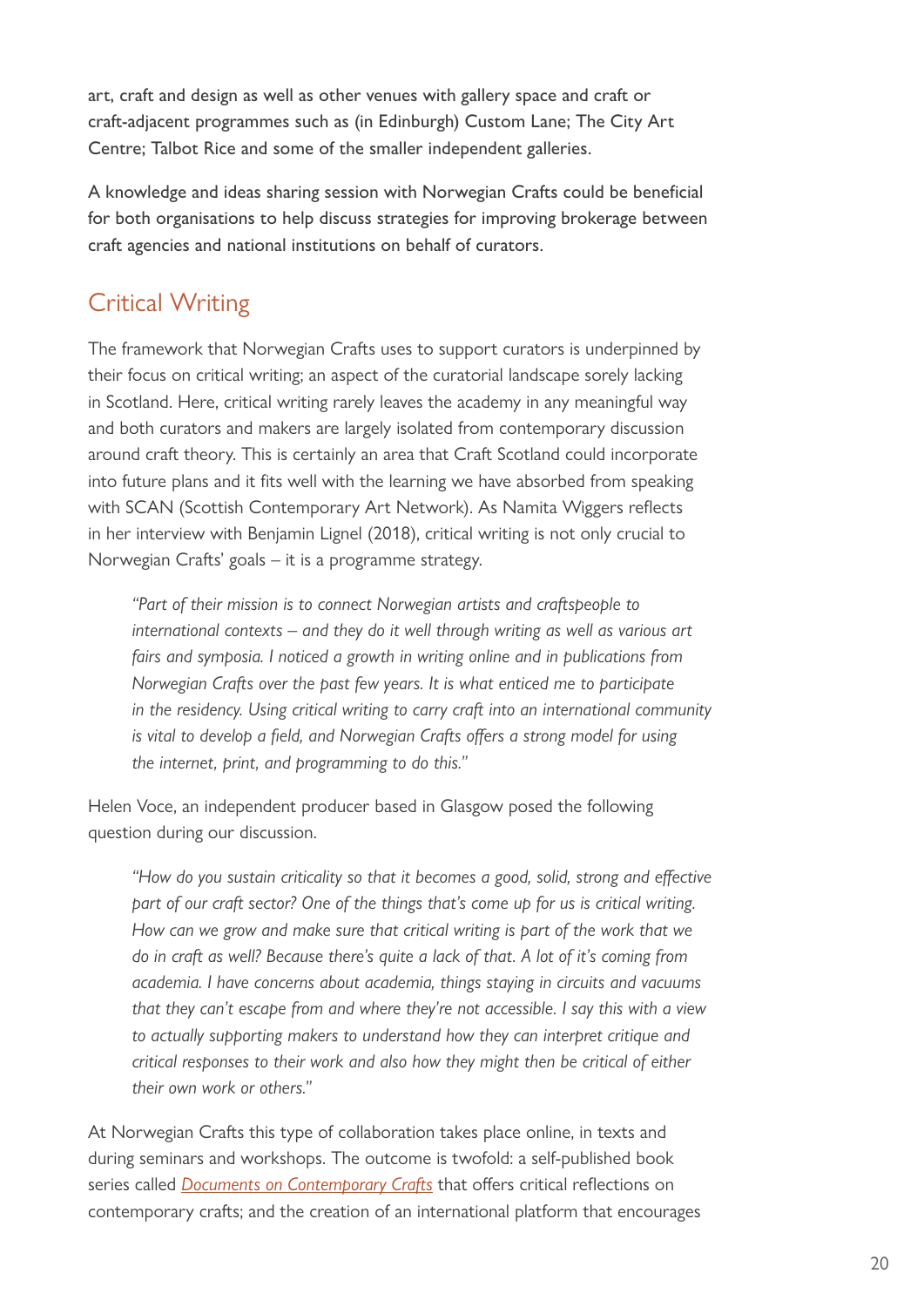practitioners and curators in Norway to participate in a stimulating critical discourse within the field of crafts. With titles like *Crafting Exhibitions*, *Material Perceptions* and *On Collecting*, this rich resource is very appealing to curators. And the organisation develops the field in terms of critical thinking, it is keen to emphasise that more recently, it is looking closely at whose voices are heard and who's are excluded. *"What perspectives are included in these discussions?"* Henriksen asks.

*"At Norwegian Crafts we have been meeting up and building our network and then inviting this network to Norway so that they can meet both institutions (including our sister organisation) including our artists. And again, they invite our artists abroad or perhaps find a collaborator here so it's a kind of circle. And then maybe we support a project again through the grant support scheme. So that's a really good model and shows how everything we do is connected. In Norwegian arts abroad, we have a tagline for this, which is to say, we provide Competence, Network and Financing."* 

#### Collaborating to Create Opportunities for Curators

Norwegian Crafts works with partners abroad to create opportunities for artists [and curators]. A recent exhibition in Paris, *Crafting Europe* – part of the World Crafts Council Europe's exposition at the Grand Palais in Paris (May 2019) featured three well-established artists. "*We managed to connect them with museums in Norway in order that this show could travel back to Norway, so we were then a connecting link between the three institutions.*" She sees this as an important part of their programme. Another example of how Norwegian Crafts supports curators is through a support scheme for galleries to participate abroad at fairs.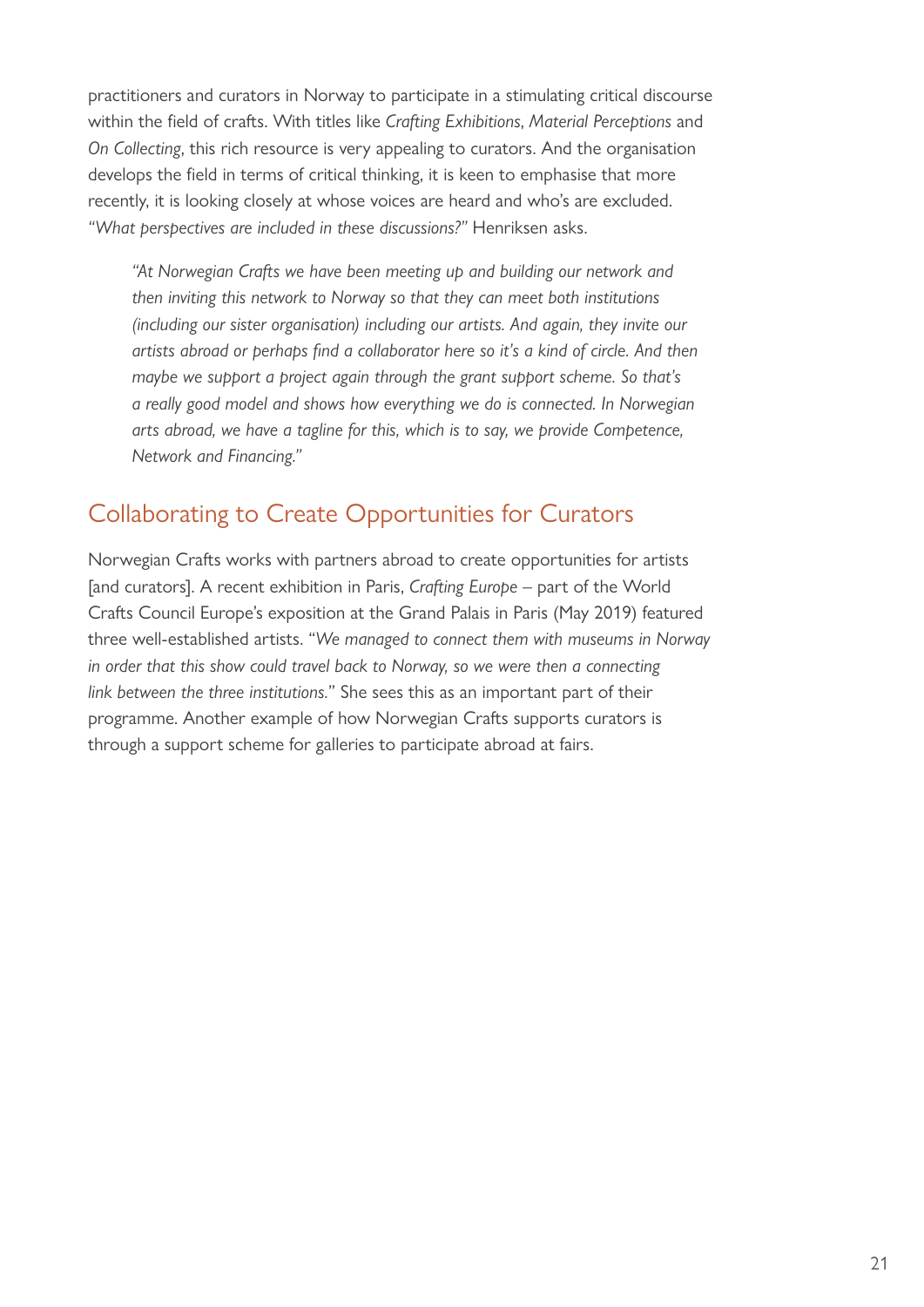## <span id="page-21-0"></span>Case Study B: The Center for Craft Curatorial Fellowship

The Center For Craft is a non-profit organisation based in North Carolina. Founded in 1996, the Center for Craft is the leading organisation in the United States identifying and convening craft makers, curators, and researchers, and matching them with resources, tools, and networks to support and advance their careers. As a national 501c3 nonprofit organisation dedicated to advancing the field of craft, the Center administers more than \$300,000 annually in grants to those working in the craft field. It also advances the understanding of craft by encouraging and supporting research, critical dialogue, and professional development in the United States. Its organisational vision is to support "*a thriving national craft field built on a deep understanding of the history of craft, lively critical discourse, thoughtful making, and a strong next generation*." Amongst its [values](https://www.centerforcraft.org/about) Critical Thinking, Best Practice and Emerging Voices are the most pertinent to our survey of models of best practice in curatorial support.

#### *Critical Thinking*

*We encourage and stimulate inquiry and dialogue. This allows the craft field space to dance with a concept – to clarify, examine, and document a complexity that allows for growth and deeper understanding. We work to address the scarcity of intellectual engagement with craft in higher education and museums by supporting research and scholarship.*

#### *Best Practice*

*Our work is concentrated on the most creative and original artists and ambitious research in order to fortify the field with rigorous standards of making and intellectual inquiry.*

#### *Emerging Voices*

*The future of the craft field is in the hands of the next generation. We support the ideas, voices, and the professional development of emerging craft makers, curators, scholars, and critics.*

The Center for Craft is proactively growing the field of craft by supporting and expanding curatorial work in two key ways. Through its Curatorial Fellowship and its Craft Research Fund Exhibition Grant. The Curatorial Fellowship is a year-long programme created to give emerging craft curators a platform to explore and test new ideas about craft. Since 2010, the Center for Craft has supported the careers of emerging curators with an interest in contemporary craft through its Windgate Museum Internship Program.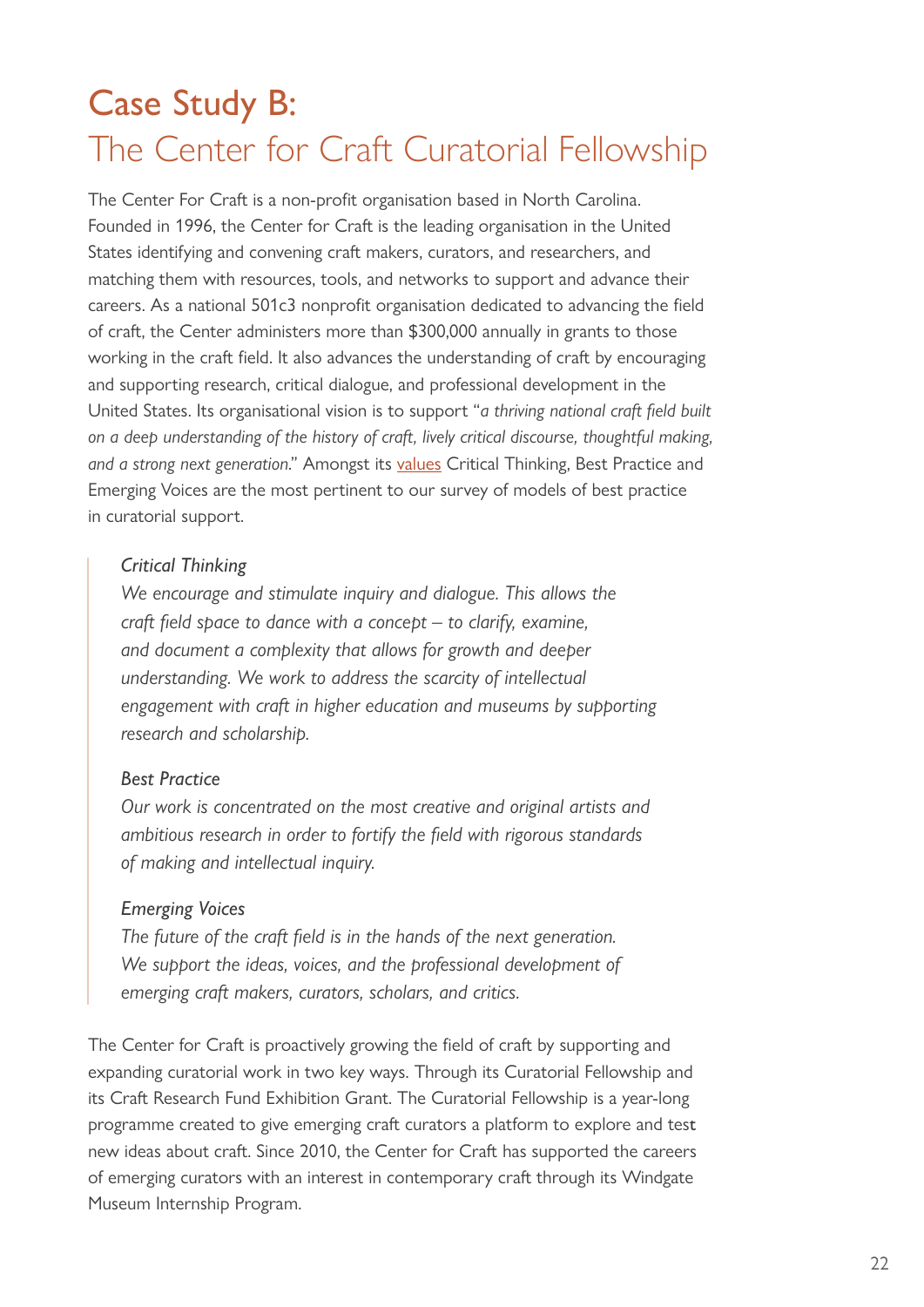In 2016, the Center for Craft announced the inaugural Curatorial Fellowship to expand its support for emerging curators beyond the scope of the Windgate Museum Internship Program. Three Curatorial Fellows are selected annually to fully develop and mount their proposed exhibition in the Center for Craft's own gallery, located in Asheville, North Carolina. The Curatorial Fellows work with the Center for Craft staff to produce the exhibition, develop didactic / informational material and an exhibition catalogue, and to deliver a curatorial talk.

Curatorial Fellowship Recipients in 2020 included Kayleigh Perkov who curated *[The Computer Pays Its Debt: Women, Textiles, and Technology, 1965-1985](https://www.centerforcraft.org/exhibition/the-computer-pays-its-debt-women-textiles-and-technology-1965-1985)*; Angelik Vizcarrondo-Laboy who curated *[Sleight of Hand](https://www.centerforcraft.org/exhibition/the-computer-pays-its-debt-women-textiles-and-technology-1965-1985)*, and Lauren Kalman & Matt Lambert who co-curated *[Desire Paths](https://www.centerforcraft.org/exhibition/the-computer-pays-its-debt-women-textiles-and-technology-1965-1985)*. The Center for Craft have toured Fellows exhibitions in the past, but told us this is usually decided on a case by case basis. The [exhibition programme](https://www.centerforcraft.org/grants-and-fellowships/curatorial-fellowship#recent-fellows) is incredibly varied and in 2020 curatorial themes emerged that touched on a mix of craft practices, histories and theoretical constructs for example; The historical precedence of digital tools in craft practice extending to the 1960s; Sculptures in clay by contemporary artists that echo themes and aesthetics of 1960s–70s Funk ceramics; And architectural theory and queer curatorial strategies being utilised to explore the desires of the body in relationship to nature, tech, self, and society. Importantly, bolstered by the institution's impressive national and international standing – the Curatorial Fellowship attracts very high quality candidates. Most are independent curators, others are from scholarly or more academic backgrounds. The main outcomes and benefits for curators *and* makers are:

- An increase in opportunities from improved visibility and networking opportunities (particularly for emerging curators and makers)
- Financially supporting the careers of emerging curators
- Recognising and affirming emerging talent

#### Professional Development

Marilyn Zapf is director of programs and curator at the Center for Craft and generously shared information with us about the Curatorial Fellowship. She described how curatorial opportunities are similarly "*very limited*" in the US. And how in some ways the vision for the programme emerged from Zapf's own experience (she was awarded an MA from the Royal College/V&A History of Design Programme) which had included numerous internships, but only a fragmented experience of the curatorial process.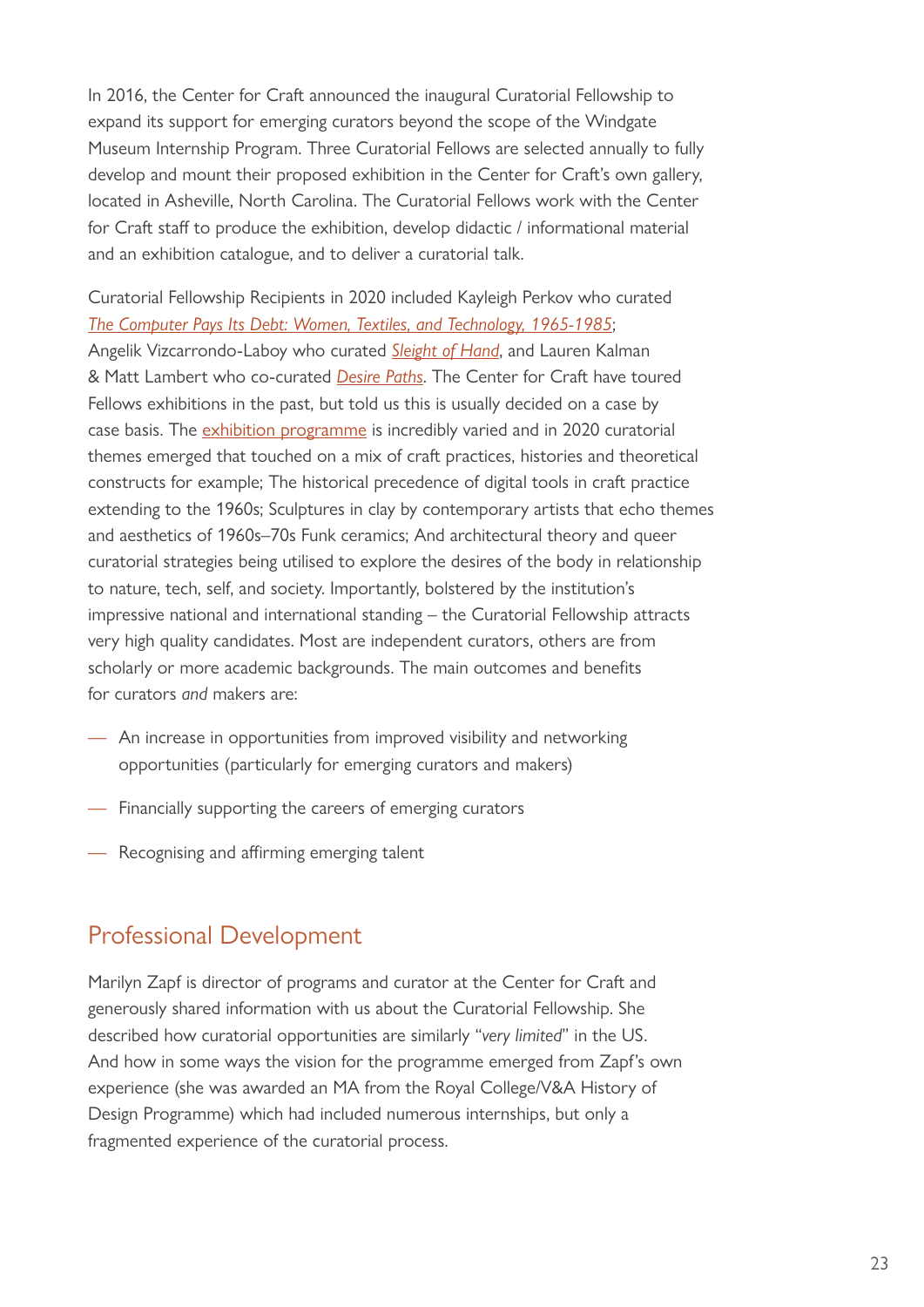*"Additionally, in large museums the exhibition making is so siloed into different departments, that you never really learn about registration, installation, content, and marketing all in one – so this program seeks to give a full start to finish experience."*

Zapf outlined how curators are remunerated: each receives an honorarium for their work and although they have not estimated the actual hours worked, resources she has seen would suggest that a guest curators fee should be around  $25\%$  of the exhibition budget<sup>2</sup>. Curators are also given an approximately  $$10,000$ exhibition budget to cover shipping and exhibition design (such as custom plinths) a sum that Zapf identifies as *"a shoestring budget to work within and often poses the greatest challenges for the curators"*. The Center also covers postcard and catalogue production, installation, media and marketing, professional photography of the exhibition, up to 20 labels, wall text, or vinyl didactics. Curators have access to a set of plinths and technology such as iPads and projectors at no cost. Zapf also reserves contingency funds to cover the unforeseeable (for example when return shipping prices increase unexpectedly). The organisation also pays to bring the curators to the Center twice – once for a site visit and once for the opening of the show and (pre-covid) opening programs. In total, to deliver three Curatorial Fellowships the budget is just under \$90,000 (not including overhead or staffing and some marketing costs – this amount refers to direct programme costs). The programme is aimed at emerging curators, so most won't hold positions where they would be eligible for sabbatical. The Center for Craft itself does not define emerging, but rather asks that "*the applicant identifies themselves as emerging*." Zapf explains:

*"When actually selecting curators we do consider creating a rounded cohort – so artists as curators, museum professionals, academics, etc. Most of them fit in the work on the weekends or in addition to FT jobs or school. [...] It's a reciprocal relationship with the curators – the biggest gain being staying in touch with emerging trends and artists, energy, and good questions that new curators bring. It also can be more work for us to work with emerging curators because we are also developing professionalism and best practice at the same time as they are implementing it; but we see that as part of our mission and the goal of the program."*

To give a sense of the timeline and turnover of the Center For Craft's exhibitions, the 2020 exhibition programme applications for Fellowships opened in November 2018 with a deadline of February 2019. Applicants were notified by April 2019 and participated in a site visit during the Summer/Autumn of 2019 with the first exhibition opening in spring 2020. The second exhibition was scheduled in the summer of 2020 and the third in the autumn of 2020 before the pandemic required the Center for Craft to close the galleries and shift the exhibition schedule.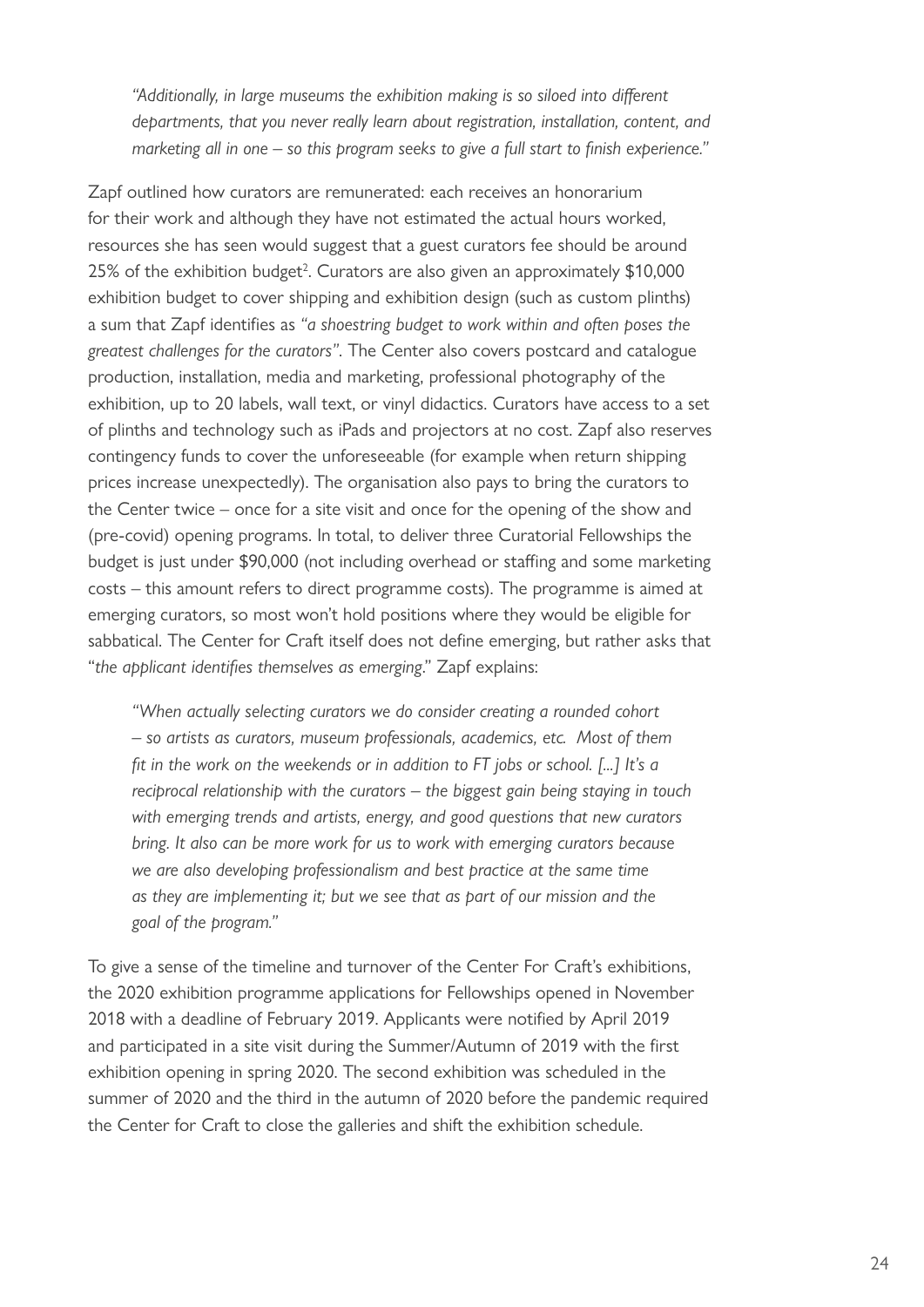#### Center for Craft Gallery

The size of the gallery is 2000 sq ft (185 sq m) and contains plinths, a limited number of vitrines, and technology for curators to use. The Center has fine arts insurance and procedures for loan agreements and condition reporting. These elements are taught to participating curators, but ultimately the Center for Craft staff execute them to meet their own internal liability needs. A team of contract art handlers and exhibition builders are called on as needed. A contract graphic designer is on hand and the Center leads most of the asset design and marketing for the fellows *"particularly because we market the Fellowship as a series – so there is a general look and feel that is driven by the organization"* explains Zapf. In terms of exhibition design, graphics are a case by case situation, as some shows have greater graphic needs than others however each curatorial fellow reviews and approves all the assets pertaining to their exhibition. *"My dream as this program evolves would be to develop some curriculum that we work through with the curators as a cohort, so that we could have some more abstract conversations about label writing and object interpretation before writing labels for shows for example."* We asked Zapf for her opinion on the possibility of partnering with institutions or galleries if Craft Scotland were to institute a similar programme and she advised that she believes that it would be possible and this is something she has also explored for the Center. She identified that a key asset could be if partner venues had a collection that Fellows could draw from to create their exhibitions (The Center is a non-collecting entity) as Zapf assesses that this element does add more work and coordination for the person overseeing the Curatorial Fellowship program.

Craft Scotland could consider funding visits to places like North Lands Creative, Gracefield or Timespan so that independent curators have the opportunity to build relationships with places and venues that have interesting collections. This would also help to build connectivity between curators working in Scotland. We know that there is also a desire from arts organisations like Deveron Projects (Huntly) to attract craft based curators and projects to their regions.

—

—

The Center's Craft Research Fund Exhibition Grant awards curators up to \$15,000 to support exhibition research that encourages, expands, and supports scholarly craft research. The Craft Research Fund Exhibition Grant is one of four categories that make up the Craft Research Fund, a programme dedicated to supporting scholarly craft research in the United States. Since 2005 the Center annually grants \$95,000 to academic researchers, independent scholars, curators, and graduate students writing, revising, and reclaiming the history of craft.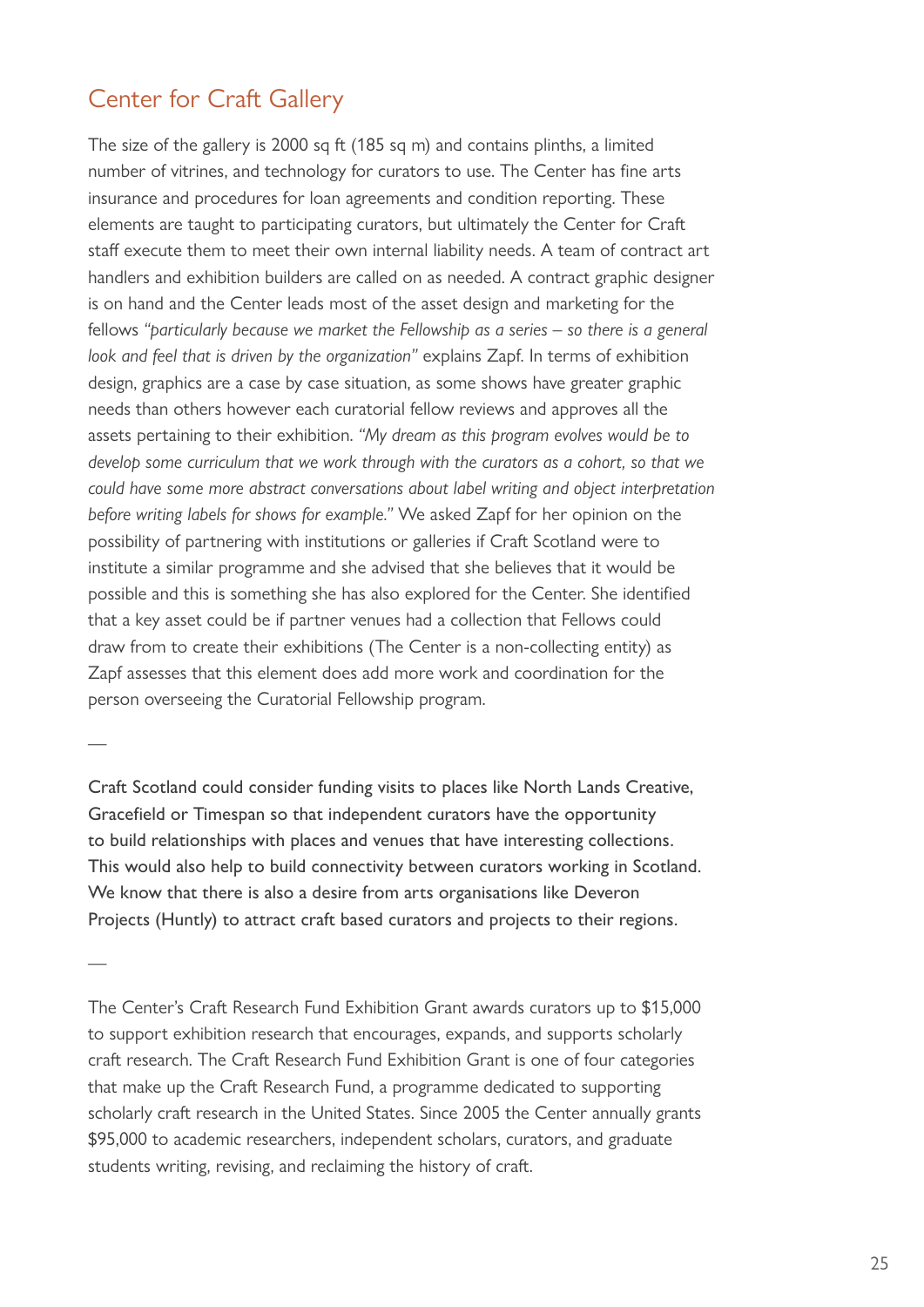In 2019, the Center added an additional \$40,000 Artist Fellowship category to support the creation of new research and knowledge through craft practice. The priorities are to encourage innovative research on critical issues in craft theory and history; expand and investigate neglected questions on craft history and criticism; and to support new cross-disciplinary approaches to scholarship in craft. The [recipients of the 2021 Craft Research Fund grants](https://www.centerforcraft.org/grants-and-fellowships/craft-research-fund-exhibition-grant#recent-recipients) are a mix of ten organisations, curators, scholars, and graduate students who will collectively receive a total of \$96,291.50. Of this year's recipients 3 out of 22 Exhibition Grant proposals were awarded (in 2020, 4 out of 9 Exhibition Grant proposals were awarded).

#### Critical Writing and Research

Recognising the importance of craft research the Center provides financial support to graduate students, scholars, and faculty in an effort to expand research and publications within the United States. Broadly the stated goal is to create a supportive climate within academia for future artists, curators, and faculty to study craft history, theory, and criticism. The Center for Craft is one of the only organisations in the US functioning as a catalyst of scholarly research in craft.

Inspired by the Center for Craft's 2002 Craft Think Tank, *[The Journal of Modern](https://journalofmoderncraft.com/)  [Craft](https://journalofmoderncraft.com/)* is the first peer-reviewed academic journal to provide an interdisciplinary and international forum in its subject area. It addresses all forms of making that "*self-consciously set themselves apart from mass production—whether in the making of designed objects, artworks, buildings, or other artefacts."* It covers all aspects of craft as it exists within the condition of modernity (conceived as roughly from the mid-19th century to the present day), without geographical or disciplinary boundary. Its editors welcome articles that analyse the relevance of craft to architecture, design, contemporary art, and other fields, as well as the central disciplines of craft. *The Journal of Modern Craft* was launched in March 2008 and is published by Taylor & Francis three times a year<sup>3</sup>. .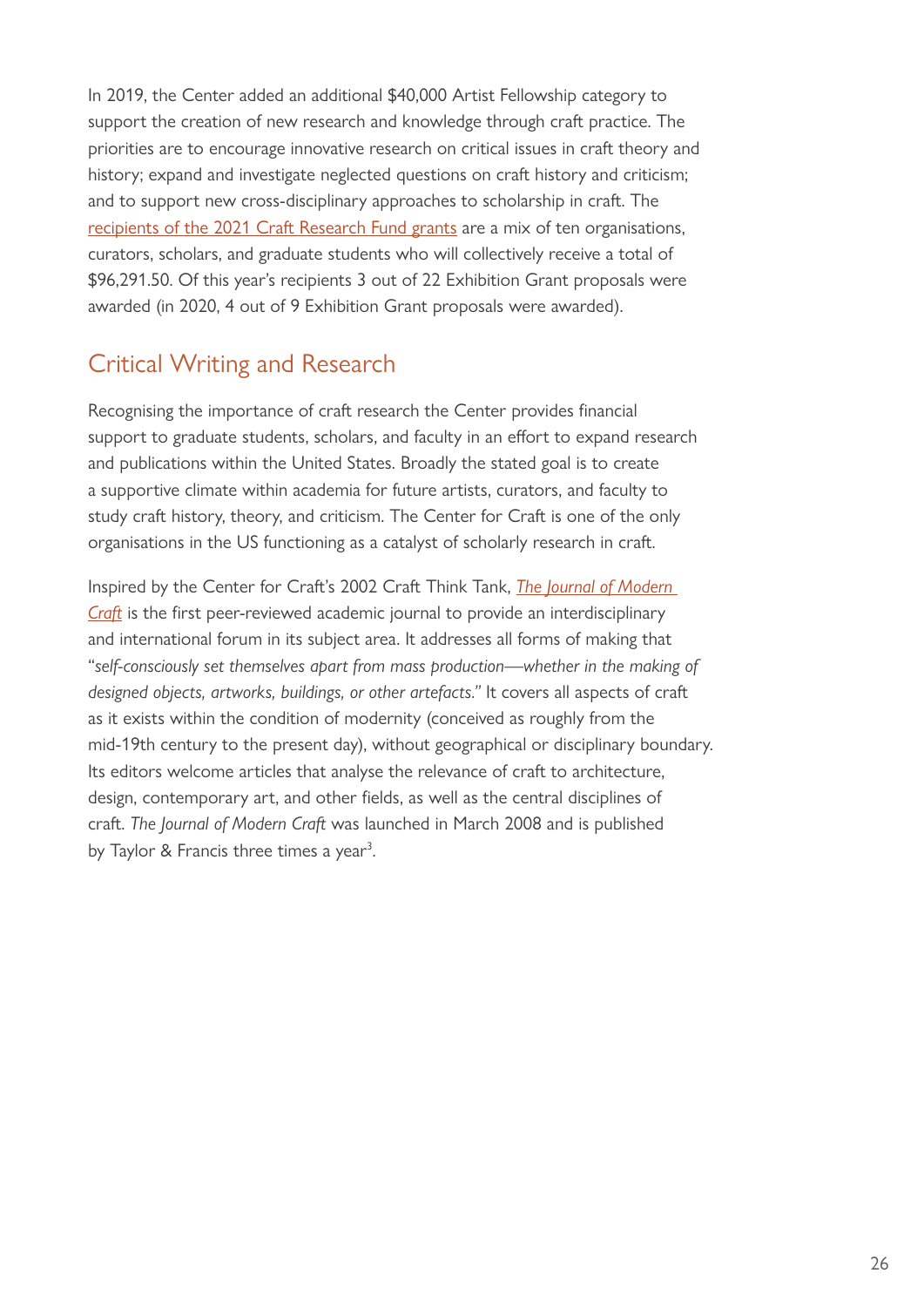## <span id="page-26-0"></span>Case Study C: The Cubitt Curatorial Fellowship

[The Cubitt Curatorial Fellowship](https://www.cubittartists.org.uk/) is a unique opportunity for research and curatorial experimentation in the field of visual arts. It is based on an 18-month residency and is the only such scheme in the UK and one of very few in the world. This includes an initial 3-month research and fundraising period, followed by 15 months of programming. It gives curators at key moments in their careers opportunities to curate within one of the UK's most established artist-run spaces. The Fellowship is an ambitious platform that welcomes experimentation, critical discourse and comment, while offering full creative independence. Since its inception in 2000, it has pioneered an individual, new model and developed into a major platform for curatorial development. This Fellowship has launched the careers for some of the most significant curators across the UK and the rest of Europe, many of whom now direct some of the most compelling exhibition spaces internationally.

The Cubitt residency is widely recognised as a significant stepping stone professionally for curators. Although London is a very different context to Scotland, there are aspects of the Cubitt residency that we can learn from in terms of designing programmes and structures for curatorial support. Participants typically have around a year to build a programme and build their network and visibility as a curator. For some curators, Cubitt offers the possibility to move from working within an organisation to leading their own programme.

We interviewed Helen Nisbet, a London-based curator originally from Shetland, who undertook a residency with Cubitt from 2017 to 2018 which she described as "life-changing"<sup>4</sup>. The Fellowship has traditionally not been given to emerging curators, but to curators (or writers, or educators) who have already developed a reputation but have not had the combination of opportunity, freedom, and trust, to run their own curatorial programme. The organisation enjoys a well-earned credibility in the art world. It is artist  $led - a$  studio complex founded by artists – the gallery programme is an offshoot of this and has produced some of the UK's (and internationally) most critically acclaimed curators, so, as Nisbet says *"people really pay attention to what is happening there"*.

She describes her residency in the following way:

*"The openings feel like exciting events that bring together the art world in a way that few other small galleries manage to do. So this reputation, coupled with the absolute freedom the curator enjoys creates an electric mix. You can do entirely what you like as long as you can fundraise for it and it is physically possible. This is like working in another era (and maybe it's changing now, even at Cubitt)*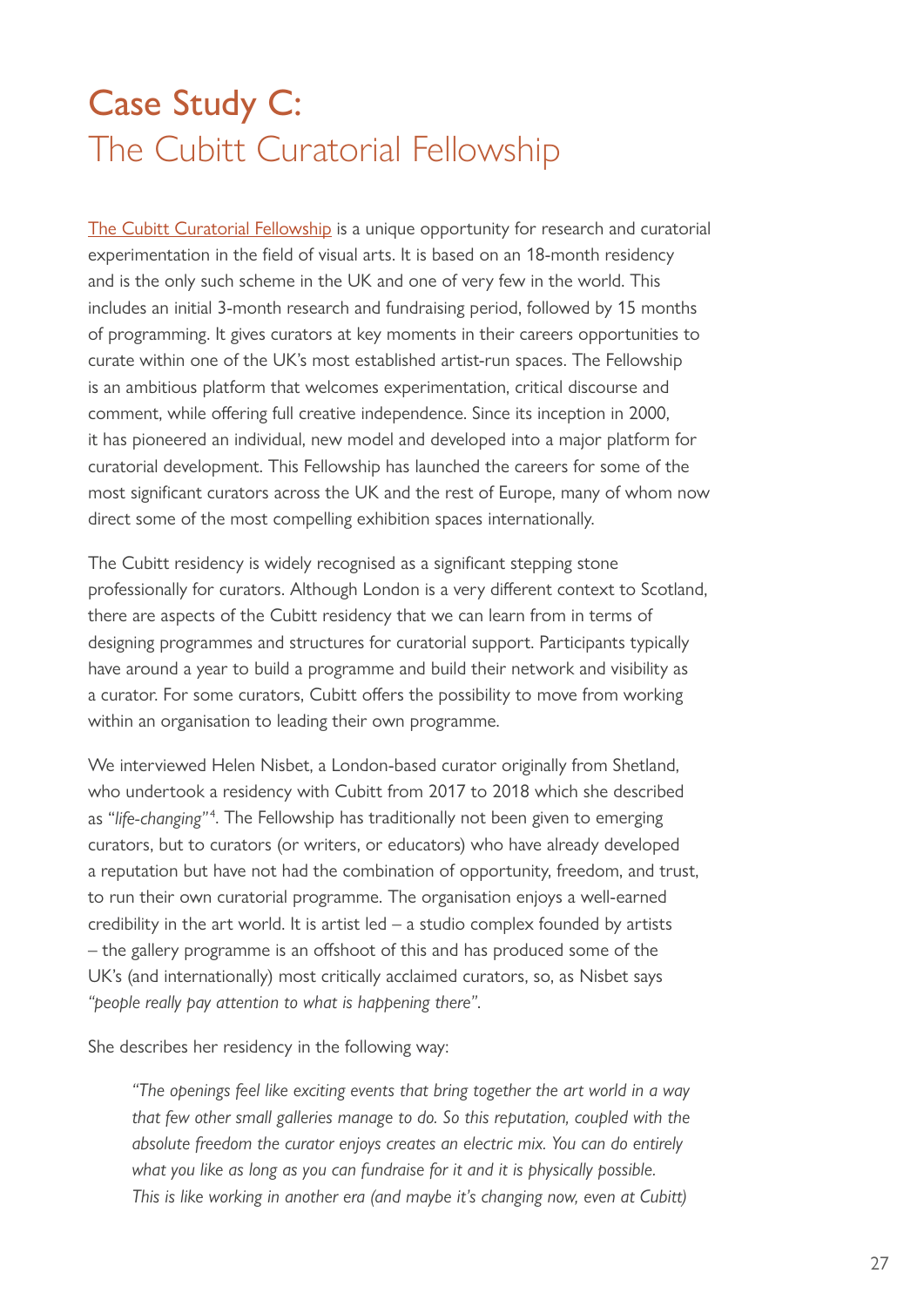*where things were chaotic and possible – and it all comes from giving a curator freedom, time and space. For me, as someone from a more working class background, I had never had an opportunity like this before and it really helped me build confidence and find my curatorial voice."*

*"Well established artists were willing to do shows with me because of the reputation of the gallery and its artist led reputation. And when I exhibited artists at a much earlier point in their career, doing their first solo show, these were also taken seriously and reviewed for major arts publications. This proximity to artists or makers, in an ongoing dialogue made Cubitt feel like it was at the heart of something. And we all knew that the work that came out of this time would be seen and reviewed and discussed, so it wasn't just happening in a vacuum."* 

Nisbet credits Cubitts reputation for assisting her in securing good speakers for her public programme noting that higher profile speakers would generally take a lower fee than they would for other such events. Additionally, the Fellow's proximity and interaction with artists in nearby studios was reported as being hugely important, with artists resident in Cubitt's studios helping out with upcoming exhibitions *i.e.*: painting the gallery, offering advice, and sitting on the board. Her fellowship included an initial three month research and fundraising period, followed by 15 months of programming. She describes this research period as being vital. *"It was the first time I'd had proper research time written into a job. All curatorial positions should have*  this". Her position was paid for during the 18 months residency<sup>5</sup>. The exhibition budget was modest however Nisbet enjoyed this challenge. Although there was a pot of money for her to work with when she started, as the primary fundraiser for her programme she believes that the challenge of managing her own budget and ultimately being responsible for making it all happen was crucial *"[...] perhaps with too much support some of the richness of the experience is eroded. It encourages you to be brave, cheeky, get to know people, and think of creative ways to raise money."* 

Cubitt describes how its Fellowship offers not only artistic freedom, but allows the curator to practice all aspects of exhibition making, from fundraising to actual delivery, albeit within the collaborative and hands-on approach of Cubitt as an artist-led cooperative. It is the responsibility of Fellows to decide on their own priorities and needs and to go on to secure and source these; for example, if a Fellow wishes to work with a graphic designer or a specialist technician. Nisbet says: *"I worked with the same graphic designer throughout and this relationship became very important to the programme – it gave a visual unity across all the exhibitions and events and working on the Cubitt programme gave the designer exposure within the art world too, I feel really proud of the 'design' of the programme in this way. I worked with the same technicians across the 18 months, and this support and collaboration was vital."*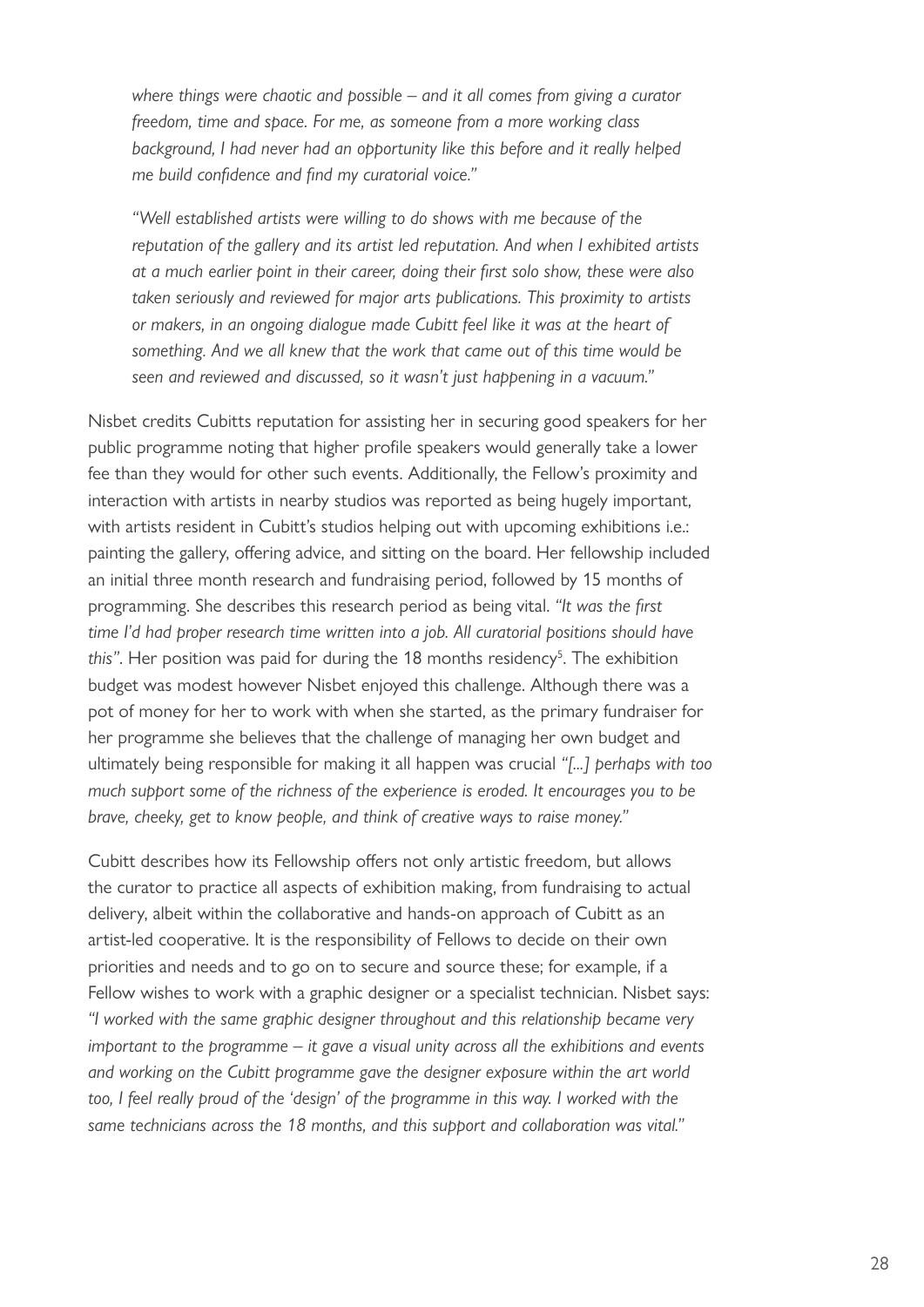Cubitt's current Fellows are [Languid Hands:](https://www.cubittartists.org.uk/languid-hands) Rabz Lansiquot and Imani Robinson. Their exhibition programme for Cubitt comprises five major new commissions of UK-based Black artists of Caribbean descent: R.I.P. Germain, Shenece Oretha, Ajamu X, Camara Taylor and Zinzi Minott. The programme *No Real Closure* is a platform for experimentation and development of black artistic practice across exhibitions, moving image, text, performance and public programming. The Fellow's describe their programme as follows:

*"Absent is the disproportionate emphasis on surface-level survey style programmes and representational focus: when we gather, we do so to manifest collaboration, exchange, dialogue, relationships – a sum greater than its individual parts." and "In a world of pandemics and insurrections, No Real Closure speaks to the persistent and ever present wounds of anti-blackness that are always already open. There is no closure to our ongoing work of dismantling the violent structures*  within which we cannot breathe. There is no closure to our collective resilience. *nor to our communal grieving. No Real Closure is both acknowledgement and refusal, at once commitment and surrender."* 

As part of *No Real Closure*, Languid Hands have established Curatorial Tactics (supported by [Art Fund](https://www.artfund.org/national-art-pass?gclid=CjwKCAjwx9_4BRAHEiwApAt0zqnDJJW-mMb_7D3Xojr2lop30DdzrP1AR7Q05NnqXcFR9BJX_r5mxBoCnDsQAvD_BwE&gclsrc=aw.ds)), a UK network for Black curators, practitioners and artists interested in curation. This network will come together in a series of public and private gatherings to develop and practice a collective curatorial ethics of care in defense of Black life, both in and outside of the arts. Areas of interest will include: moving beyond representation towards liberatory approaches and methodologies; formulating and practicing sustainable ways of working together; resisting competition; mutual aid and sharing resources; and political actions that seek to untether the arts from the carceral system and the prison industrial complex. The duo have also produced the Languid Hands' notes on care and curation<sup>6</sup>. .

—

If Craft Scotland were to create a similar project for curators of craft, there are interesting aspects around their organisational role that have emerged from various discussions with independent curators and producers. These adhere to, on the one hand, leveraging the organisation's reputation for the benefit of curators and on the other, standing back and demonstrating trust by giving curators creative control and freedom. In the example given with Cubitt, the institution was pivotal because of the quality of ideas and the breadth of scope that came out of previous programmes.

It is worth considering how any curatorial residency might liaise with well-established hubs for craft, design and art whether they be formally instituted and funded organisations like WASPS (nationwide); North Lands Creative (Caithness) and The Whisky Bond (Glasgow) or more informally/independently organised spaces like Grey Wolf Studios of David Dale Gallery (both Glasgow)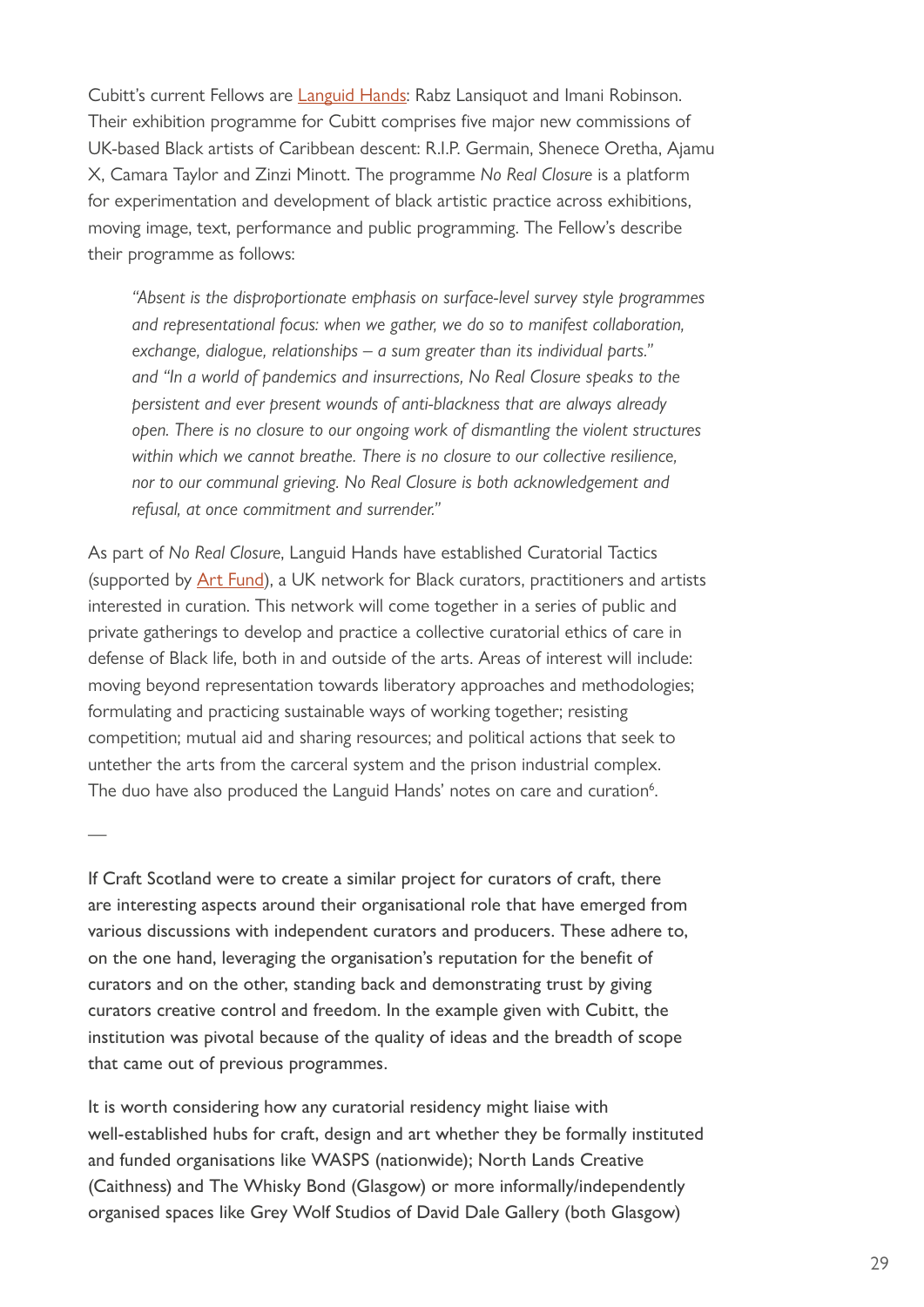and Custom Lane (Edinburgh). It is worth noting that the Mapping Creative Hubs Scotland report commissioned by the British Council found that of the sectors using Creative Hubs craft was listed as  $65\%$  and design  $63\%$  (p16)<sup>7</sup>.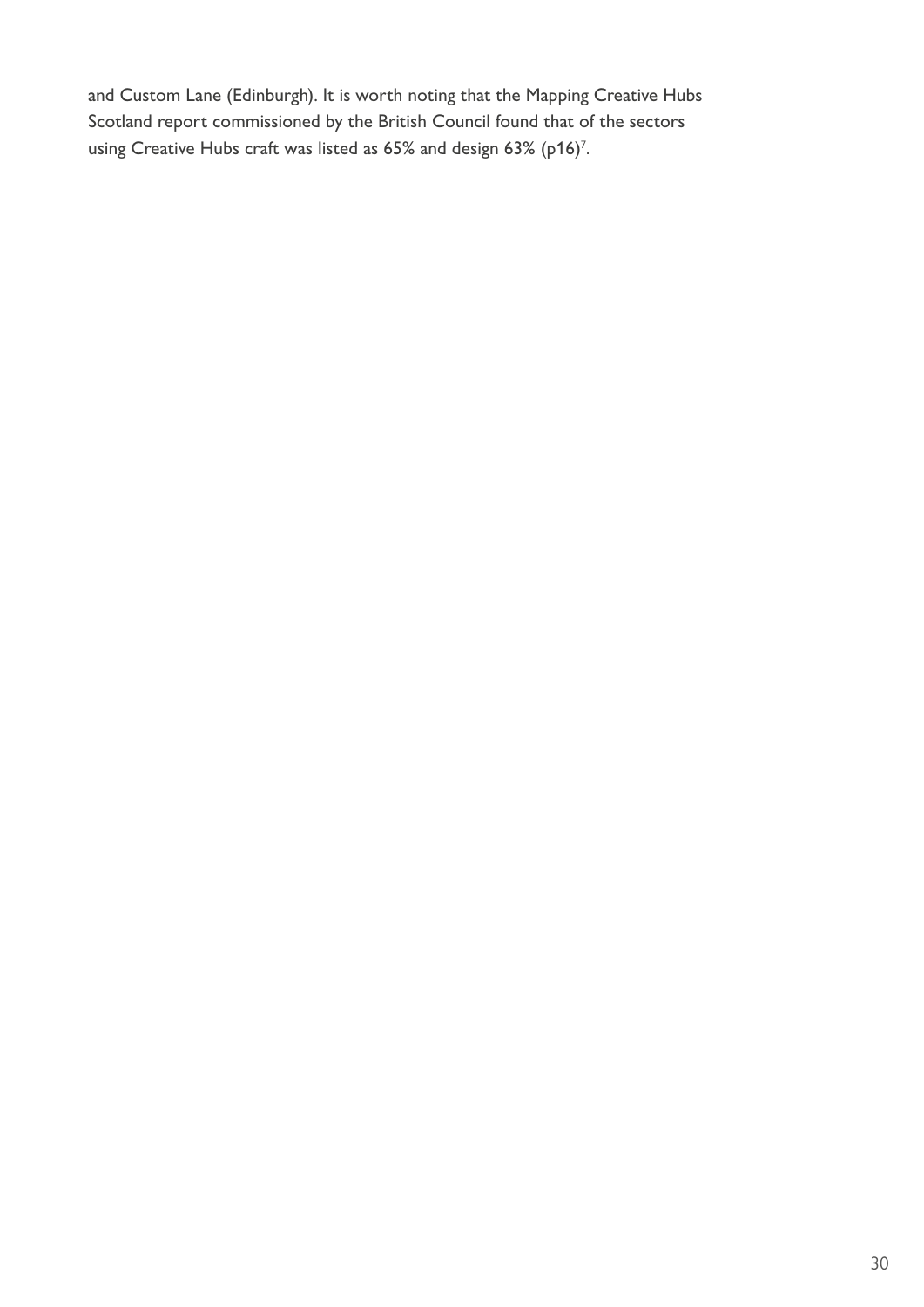#### <span id="page-30-0"></span>Endnotes

- 1 Director of the Master of Arts in Critical and Historical Craft Studies at Warren Wilson College and the Director and Co-Founder of Critical Craft Forum, an online and onsite platform for community driven dialogue and discourse about craft.
- 2 The resource referenced for this figure is [https://visualarts.net.au/media/uploads/files/Curatorial\\_Toolkit.pdf](https://visualarts.net.au/media/uploads/files/Curatorial_Toolkit.pdf) (If co-curating the honorarium is split between the curators).
- 3 The journal is edited by Glenn Adamson (Senior Scholar, Yale University), Elissa Auther (Windgate Research Curator, Museum of Art and Design and Bard Graduate Center, New York), Edward S. Cooke Jr. (Yale University), Tanya Harrod (Independent Scholar, London), Stephen Knott (Kingston University) and Jenni Sorkin (University of California, Santa Barbara). Kimberley Chandler (Independent Scholar, London) and Kayleigh Perkov (University of California, Irvine) are the exhibition review editors, and Livia Rezende (University of New South Wales, Australia) and Sequoia Miller (Gardiner Museum, Canada) are the book review editors.
- 4 Helen Nisbet's exhibition programme included: the public programme Houses are really Bodies; Mark Leckey: Affect Bridge Age Regression; The Landscape – Josephine Callaghan, Sarah Cameron; Helen Cammock: Shouting in Whispers; Flo Brooks: Is Now a Good Time?; the public programme The Driver's Seat; Hardeep Pandhal: Liar Hydrant; Landed: Denielle Dean, Janine Oleson.
- 5 The salary for the 2020/21 Cubitt Fellowship was advertised online at £25,000 pro-rata for 3.5 days/week
- 6 <https://www.cubittartists.org.uk/languid-hands-on-curation-care-during-this-moment>
- 7 [https://creativeconomy.britishcouncil.org/resources/mapping-creative-hubs-scotlan](https://creativeconomy.britishcouncil.org/resources/mapping-creative-hubs-scotland/)d/